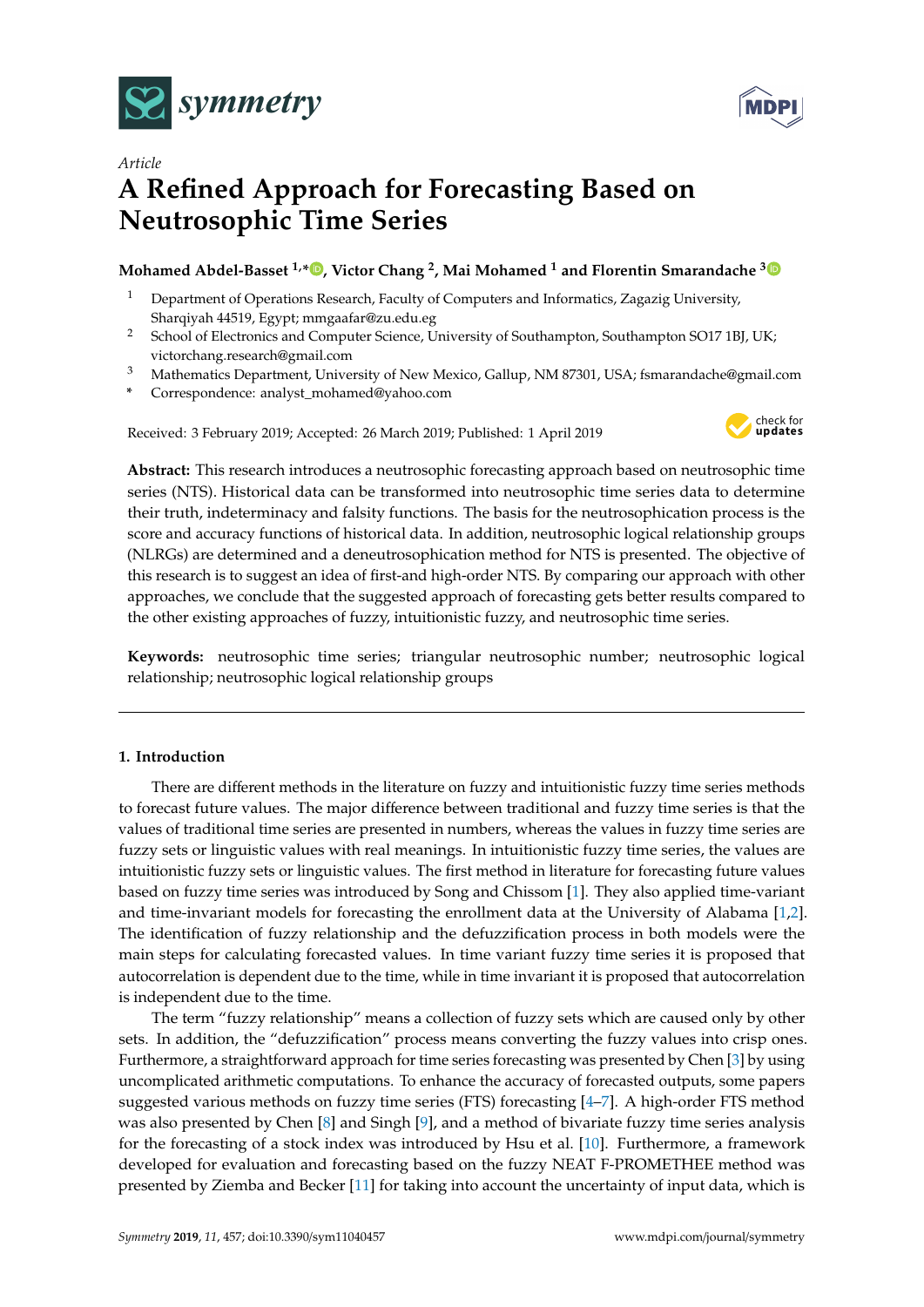particularly burdened with the forecast values of the information and communication technologies development indicators.

The concept of fuzzy set was introduced by Zadeh [\[12\]](#page-20-9), and it was generalized by Atanassov [\[13\]](#page-20-10) to intuitionistic fuzzy set (IFS) to make it more suitable to handle ambiguity. The IFS considers both the membership (truth) and non-membership (falsity) degrees. However, the fuzzy set considers only the membership degree. Recently, the IFS was used for handling the fuzzy time series forecasting by Gangwar and Kumar [\[14\]](#page-21-0) and Wang et al. [\[15\]](#page-21-1). In addition, the notion of intuitionistic fuzzy time series (IFTS)was employed in forecasting, as in [\[16–](#page-21-2)[18\]](#page-21-3). Several researchers [\[19,](#page-21-4)[20\]](#page-21-5) proposed forecasting models using a genetic algorithm, or suggested a method of forecasting based on aggregated FTS and particle swarm optimization [\[21\]](#page-21-6). A novel method of forecasting based on hesitant fuzzy set was proposed by Bisht and Kumar [\[22\]](#page-21-7), and fuzzy descriptor models for earthquakes was introduced by Bahrami and Shafiee [\[23\]](#page-21-8). A heuristic adaptive-order IFTS forecasting model was presented by Wang et al. [\[24\]](#page-21-9). Subsequently, Abhishekh et al. [\[25](#page-21-10)[,26\]](#page-21-11) presented a weighted type 2 FTS and score function-based IFTS forecasting approach. Moreover, Abhishekh and Kumar [\[27\]](#page-21-12) suggested an approach for forecasting rice production in the area of FTS.

Since the accuracy rates of forecasting in the previous approaches are not good enough in the field of fuzzy and intuitionistic fuzzy time series, we introduce the notion of first- and high-order neutrosophic time series data for this research. Additionally, with the growing need to represent vague and random information, neutrosophic set (NS) theory [\[28\]](#page-21-13) is an effective extension of fuzzy and intuitionistic fuzzy set theories. Smarandache [\[29\]](#page-21-14) suggested NSs, which consist of truth membership function, indeterminacy membership function, and falsity membership function, as a better representation of reality. Neutrosophic sets received wide attention, as well as benefitting from various practical applications in diverse fields [\[30–](#page-21-15)[39\]](#page-22-0). However, there are only two recent research papers published in the forecasting field (e.g., for stock market analysis). Guan et al. [\[40\]](#page-22-1) proposed a new forecasting model based on multi-valued neutrosophic sets and two-factor third-order fuzzy logical relationships to forecast the stock market. Subsequently, Guan et al. [\[41\]](#page-22-2) proposed a new forecasting method based on high-order fluctuation trends and information entropy.

The aim of this research is to enhance accuracy rates of forecasting in the area of fuzzy, intuitionistic fuzzy, and neutrosophic time series (NTS). In this research, we present the notion of forecasting based on first-and high-order NTS data by determining the suitable length of neutrosophic numbers that influence on expected values. We also suggest a neutrosophication of historical time series data, based on the biggest score function (i.e., the maximum value of score function), and define neutrosophic logical relationship groups (NLRGs) for obtaining forecasted outputs. The suggested approach of neutrosophic time series forecasting has been validated and compared with different existing models for showing its superiority.

The remaining parts of this research are organized as follows. The essential concepts of neutrosophic set and neutrosophic time series are briefly presented in Section [2.](#page-1-0) Section [3](#page-3-0) presents the proposed neutrosophic time series method for the forecasting process. Section [4](#page-5-0) validates the proposed method by applying it to two numerical examples for showing its effectiveness; a comparison with other existing methods is presented. Finally, Section [5](#page-20-11) concludes the research and determines future trends.

#### <span id="page-1-0"></span>**2. Some Basic Definitions of Neutrosophic Set and Neutrosophic Time Series**

Neutrosophic time series is a concept for solving forecasting problems using neutrosophic concepts. In this section, we present the basic concepts of the neutrosophic set and of the neutrosophic time series (NTS).

**Definition 1.** *Let X be a finite universal set. A neutrosophic set N in X is an object having the following form: N* =  $\{\langle x, T_N(x), I_N(x), F_N(x)\rangle | x \in X\}$ , where  $T_N(x): X \to [0,1]$  determines the degree of truth membership function,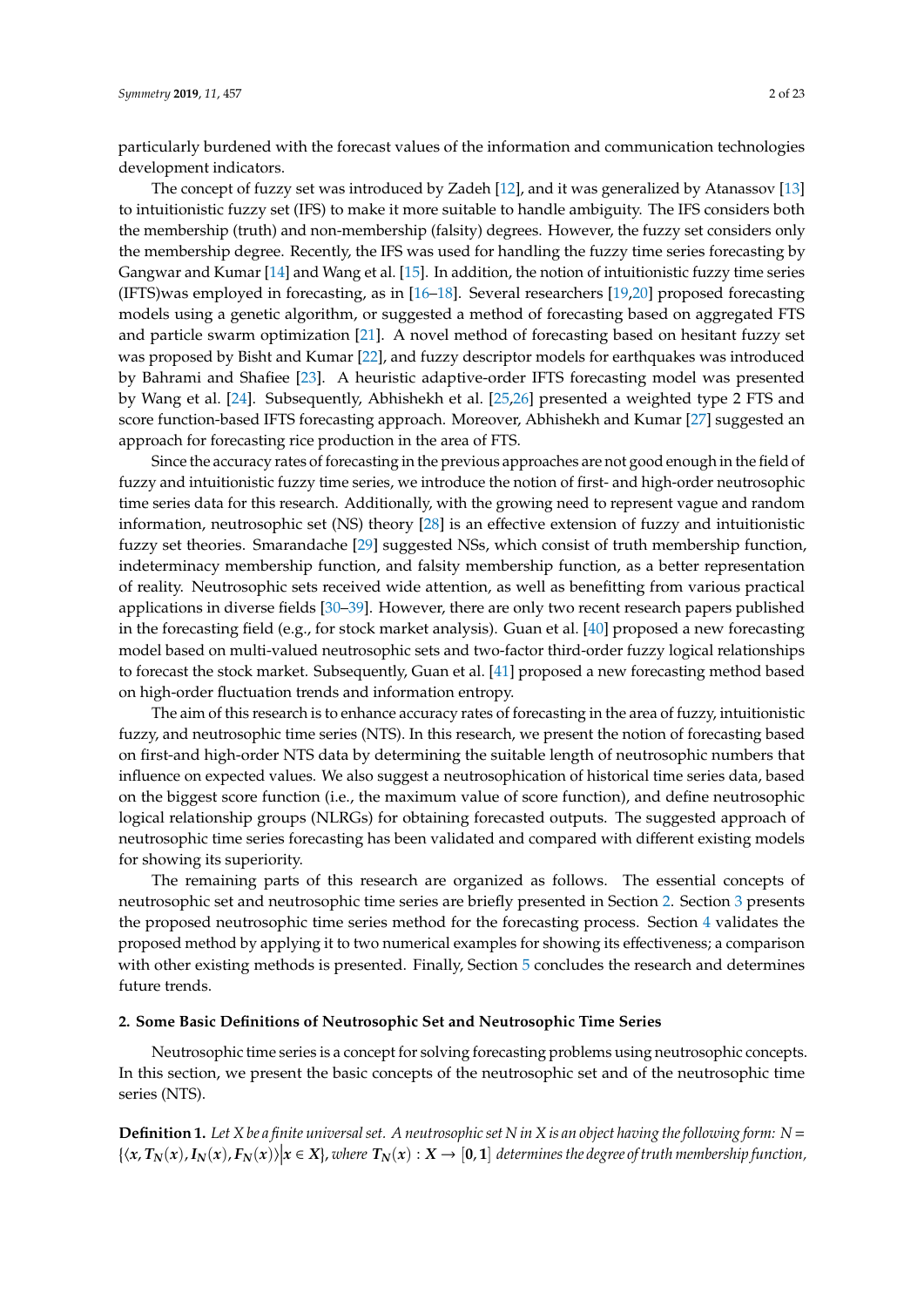$I_N(x) : X \to [0,1]$  *determines the degree of indeterminacy, and function*  $F_N(x) : X \to [0,1]$  *determines the degree of non-membership or falsity function. For every*  $x \in X$ *,*  $0^- \le T_N(x) + I_N(x) + F_N(x) \le 3^+$  [\[29\]](#page-21-14).

**Definition 2.** A single valued triangular neutrosophic number  $\widetilde{N} = \langle (n_1, n_2, n_3); T_{\widetilde{N}'} I_{\widetilde{N}'} I_{\widetilde{N}} \rangle$  is a special *neutrosophic set on the real number set R whose truth (membership), indeterminacy, and falsity (non-membership) degrees are as follows* [\[29\]](#page-21-14):

$$
T_{\widetilde{N}}(x) = \begin{cases} T_{\widetilde{N}}\left(\frac{x-n_1}{n_2-n_1}\right) & (n_1 \le x \le n_2) \\ T_{\widetilde{N}} & (x = n_2) \\ T_{\widetilde{N}}\left(\frac{n_3-x}{n_3-n_2}\right) & (n_2 < x \le n_3) \\ 0 & \text{otherwise,} \end{cases}
$$
(1)  

$$
I_{\widetilde{N}}(x) = \begin{cases} \frac{(n_2-x+I_{\widetilde{N}}(x-n_1))}{(n_2-n_1)} & (n_1 \le x \le n_2) \\ \frac{I_{\widetilde{N}}}{(n_2-n_1)} & (x = n_2) \\ \frac{(x-n_2+I_{\widetilde{N}}(n_3-x))}{(n_3-n_2)} & (n_2 < x \le n_3) \\ 1 & \text{otherwise,} \end{cases}
$$
(2)

$$
F_{\widetilde{N}}(x) = \begin{cases} \frac{(n_2 - x + F_{\widetilde{N}}(x - n_1))}{(n_2 - n_1)} & (n_1 \le x \le n_2) \\ F_{\widetilde{N}}(x) & (x = n_2) \\ \frac{(x - n_2 + F_{\widetilde{N}}(n_3 - x))}{(n_3 - n_2)} & (n_2 < x \le n_3) \\ 1 & \text{otherwise,} \end{cases} \tag{3}
$$

where  $0 \le T_{\widetilde{N}} \le 1$ ,  $0 \le I_{\widetilde{N}} \le 1$ ,  $0 \le F_{\widetilde{N}} \le 1$ ,  $0 \le T_{\widetilde{N}} + I_{\widetilde{N}} + F_{\widetilde{N}} \le 3$ ,  $n_1, n_2, n_3 \in R$ , and being the lower, median, and upper values of the triangular neutrosophic number.

**Definition 3.** *Let X and Y be two finite universal sets. A neutrosophic relation R from X to Y is a neutrosophic set in the direct product space X to Y:*

$$
R = \{ \langle (x,y), T_N(x,y), I_N(x,y), F_N(x) \rangle | (x,y) \in X \times Y \}
$$

where  $0^- \le T_N(x, y) + I_N(x, y) + F_N(x, y) \le 3^+$ ,  $\forall (x, y) \in X \times Y$  for  $T_N(x, y) \to [0, 1]$ ,  $I_N(x, y) \to [0, 1]$ , and  $F_N(x, y) \to [0, 1] : X \times Y \to [0, 1]$ .

**Definition 4.** Let  $X(t)$   $(t = 1, 2, ...)$ , a subset of **R**, be the universe of discourse on which neutrosophic sets  $f_i(t) = \langle T_N(x,y), I_N(x,y), F_N(x) \rangle (i=1,2,\ldots)$  are defined.  $F(t) = \big\{f_1(x), f_2(x), \ldots\big\}$  is a collection of  $f_i(t)$ *and it defines a neutrosophic time series on*  $X(t)$  ( $t = 0, 1, 2, \ldots$ ).

**Definition 5.** If there exists a neutrosophic relationship  $R(t-1,t)$ , such that  $F(t) = F(t-1) \times R(t-1,t)$ , *where*  $\times$ *' represents an operator, then*  $F(t)$  *is said to be caused by*  $F(t-1)$ *. The relationship between*  $F(t)$  *and F*( $t$  − **1**) *is symbolized by*  $F(t-1) \rightarrow F(t)$ .

**Definition 6.** Let  $F(t)$  caused by  $F(t-1)$  only and symbolized by  $F(t-1) \rightarrow F(t)$ ; consequently, a neutrosophic relationship exists between  $F(t)$  and  $F(t-1)$  that is denoted as  $F(t) = F(t-1) \times R(t-1,t)$ , *since* **R** is a first-order model of  $F(t)$ . The  $F(t)$  is a time-invariant neutrosophic time series if  $R(t-1,t)$  is *independent of time*  $t$ ,  $R(t, t-1) = R(t-1, t-2)$  $\forall$   $t$ . Otherwise,  $F(t)$  is called a time-variant neutrosophic *time series.*

**Definition** 7. Let  $F(t-1) = \widetilde{N}_i$  and  $(t) = \widetilde{N}_j$ ; a neutrosophic logical relationship (NLR) can be defined as  $\widetilde N_i\to\widetilde N_j$  , where  $\widetilde N_i$  ,  $\widetilde N_j$  are the current and next state of NLR. Since  $F(t)$  is occurred by more than one neutrosophic set  $F(t - n)$ ,  $F(t - n + 1)$ , . . .  $F(t - 1)$ , then the neutrosophic relationship is represented by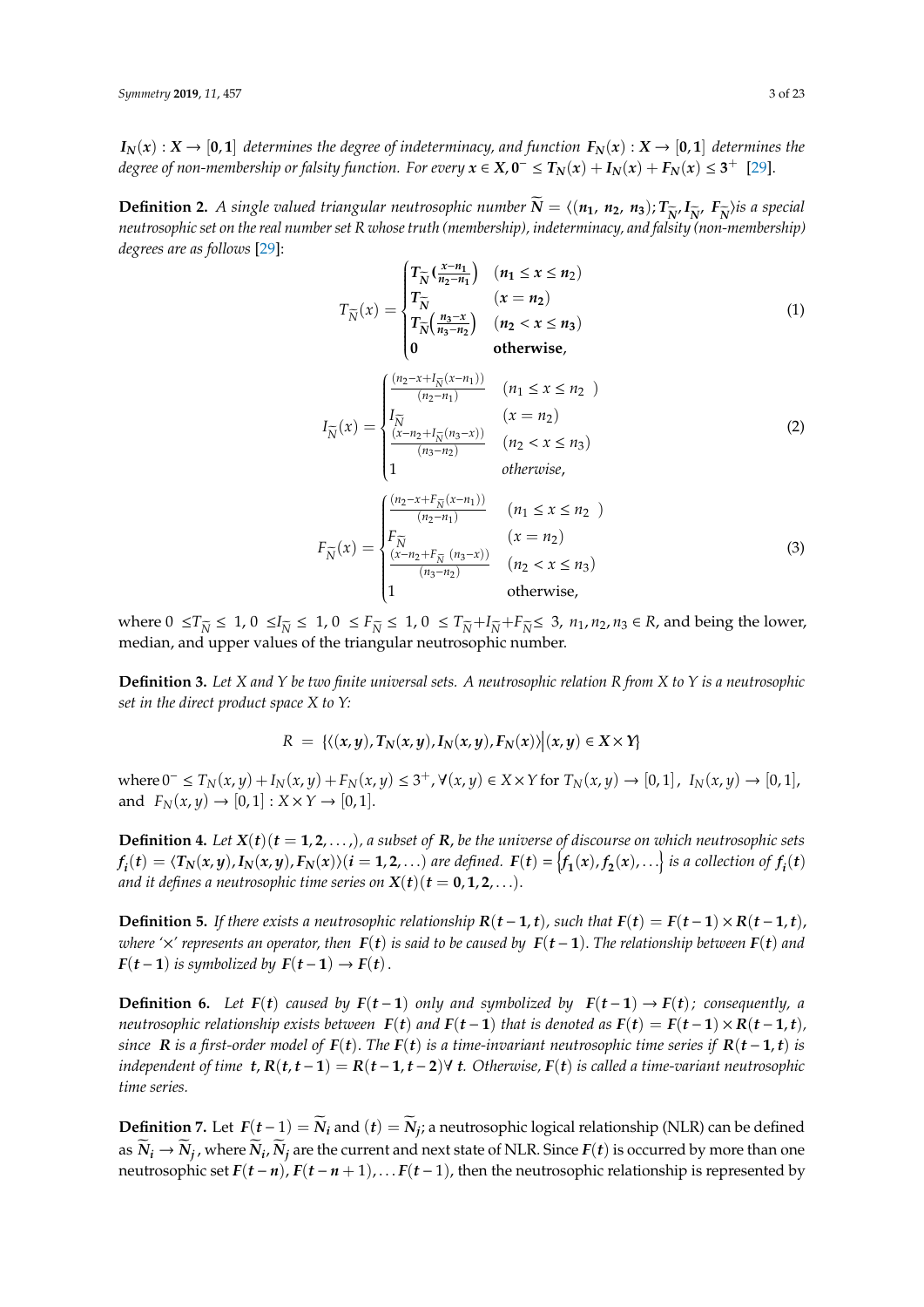$\widetilde{N}_{i1},\widetilde{N}_{i2},\ldots,\widetilde{N}_{in}\to \widetilde{N}_{j}$ , where  $F(t-n)=\widetilde{N}_{i1}$ ,  $F(t-n+1)=\widetilde{N}_{i2}$ . The relationship is called high-order neutrosophic time series model.

#### <span id="page-3-0"></span>**3. Neutrosophic Time Series Forecasting Algorithm**

Because a neutrosophic set plays a significant role in decision-making and data analysis problems by handling vague, inconsistent, and incomplete information [\[30–](#page-21-15)[39\]](#page-22-0), we propose in this section an enhanced approach of forecasting using the concept of neutrosophic time series (NTS).

The stepwise method of the suggested algorithm of neutrosophic time series forecasting is dependent on historical time series data.

#### *3.1. The Proposed Method of Forecasting Based on First-Order NTS Data*

*Step 1:* By depending on the range of the existing data set, determine the universe of discourse *U* as follows:

- Select the largest  $D_l$  and the smallest  $D_s$  from all available data  $D_v$ , then

$$
U = [D_s - D_1, D_l + D_2]
$$
 (4)

where  $D_1$  and  $D_2$  are two proper positive numbers assigned by experts in the problem domain. So, we can define  $D_1$ ,  $D_2$  as the values by which the range of the universe of discourse is less than the specified value of *D<sup>s</sup>* for the first (i.e., *D*1) or greater than the specified value of *D<sup>l</sup>* for the latter (i.e., *D*2).

*Step 2:* Create a partition of the universe of discourse, to *m* triangular neutrosophic numbers as follows:

- Decide the suitable length (*Le*) of available time series data:
	- # Among the value *Dv*−1, *Dv*, calculate all absolute differences and take the average of these differences.
	- $\circ$  Consider half the average as the initial length.<br> $\circ$  According to the obtained result, use the base
	- According to the obtained result, use the base mapping table  $[42]$  to determine the base for the length of intervals.
	- $\circ$  Round the result to determine the appropriate length of neutrosophic numbers.<br> $\circ$  For example: if we have these time series data 30, 50, 80, 120, 100, 70, then the
	- For example: if we have these time series data 30, 50, 80, 120, 100, 70, then the absolute differences will be  $20, 30, 40, 20, 30$ , and the average of these values  $= 28$ . Then, half of the average will be 14 and this is the initial value of length. By using the base mapping table [\[42\]](#page-22-3), the base for length = 10 because 14 locates in the range [11 – 100] and by rounding the length 14 by the base ten, the result will equal 10. Here, the appropriate length of neutrosophic numbers equals 10.
- Compute the number of triangular neutrosophic numbers (*m*) as follows:

$$
m = \frac{D_l + D_2 - D_s + D_1}{le}
$$
 (5)

*Step 3:* According to the numbers of triangular neutrosophic numbers on the universe of discourse and determined length (*le*), begin to construct the triangular neutrosophic numbers. The triangular neutrosophic numbers are  $N_1, N_2, \ldots, N_m$ .

As we illustrated in Definition 2, each triangular neutrosophic number consists of two parts which are the value of the triangular neutrosophic number (lower, median, upper) and the degree of confirmation (truth/membership degree *T*, indeterminacy degree *I*, falsity/non-membership degree *F*). The initial value of *T*, *I*, *F* must be determined by experts according to the existing problem.

*Step 4:* Make a neutrosophication process of the existing data:

For  $i, j = 1, 2, \ldots, v$  (the end of data):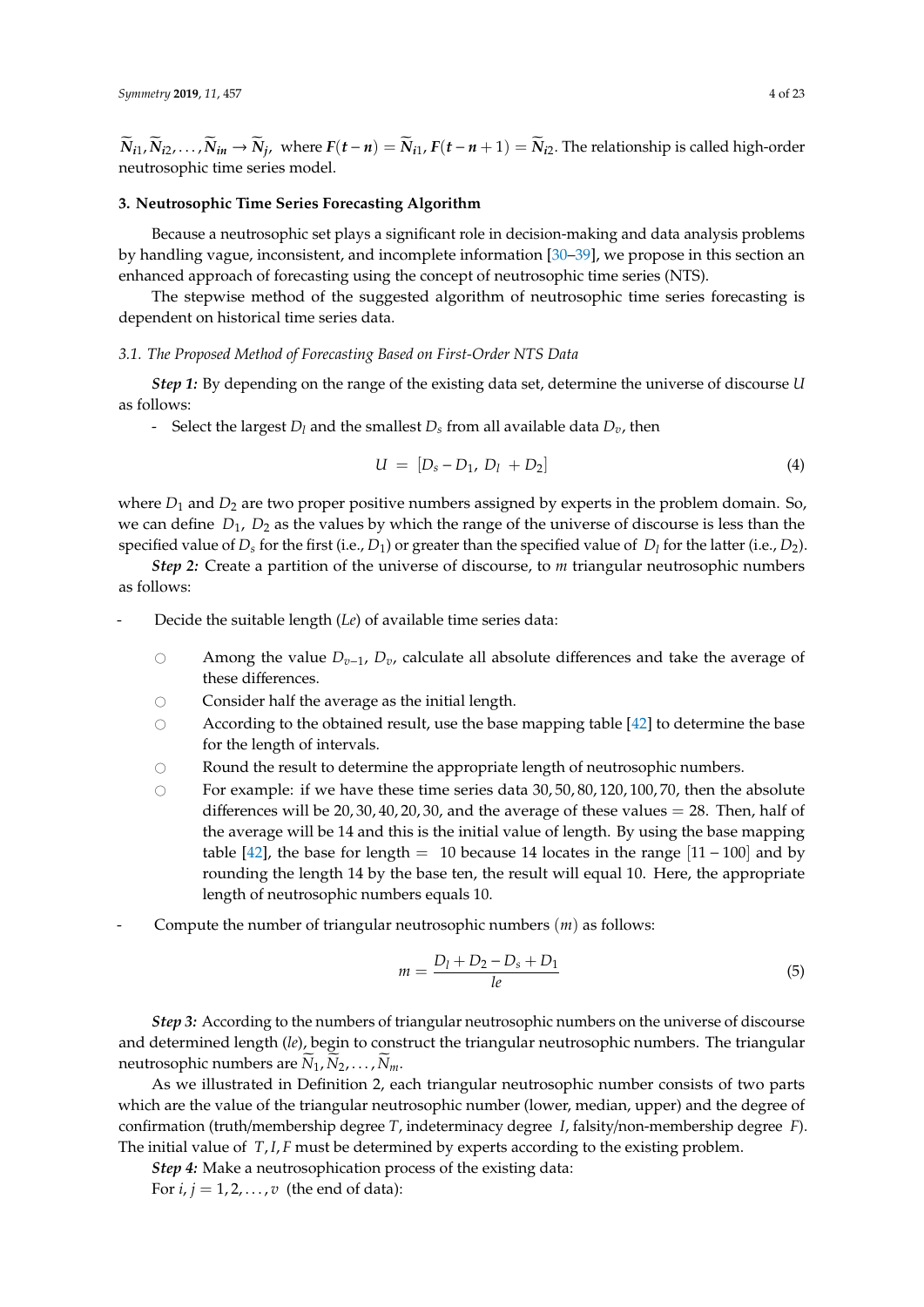*Symmetry* **2019**, *11*, 457 5 of 23

Rule 1: Use this equation to calculate the score degree, and if the score degree of two neutrosophic numbers is not equal for any data, then choose the maximum value of the score degree:

$$
SC_{\widetilde{N}_j}(x_i) = 2 + T_{\widetilde{N}_j}(x_i) - I_{\widetilde{N}_j}(x_i) - F(x_i)
$$
\n
$$
(6)
$$

Then, select  $SC_{\widetilde{N}_k} = max ( SC_{\widetilde{N}_k}$ ,  $SC_{\widetilde{N}_k}$ , ...,  $SC_{\widetilde{N}_k}$  for  $x_i$ ,  $i = 1, 2, ..., n$ ,  $1 \le k \le n$ , and assign the neutrosophic number  $N_k$  to  $x_i$ .

Rule 2: If two neutrosophic numbers have the same score degree, then use the following equation to calculate the score degree, and select the minimum accuracy degree:

$$
AC_{\widetilde{N}_j}(x_i) = 2 + T_{\widetilde{N}_j}(x_i) - I_{\widetilde{N}_j}(x_i) + F(x_i)
$$
\n<sup>(7)</sup>

Furthermore,  $AC_{\widetilde{N}_k} = min (AC_{\widetilde{N}_k}$ ,  $AC_{\widetilde{N}_k}$ , ...,  $AC_{\widetilde{N}_k}$  for  $x_i$ ,  $i = 1, 2, ..., n$ ,  $1 \le k \le n$ ; assign the neutrosophic number  $N_k$  to  $x_i$ .

*Step 5:* Construct the neutrosophic logical relationships (NLRs) as follows:

If  $N_j$ ,  $N_k$  are the neutrosophication values of year *n* and year *n* + 1, respectively, then the NLR is symbolized as  $\widetilde{N}_j \to \widetilde{N}_k$ .

*Step 6:* Based on the NLR, begin to establish the neutrosophic logical relationship groups (NLRGs). *Step 7:* Calculate the forecasted values as follows:

Rule 1: If the neutrosophication value of *data*<sub>*i*</sub> is  $N_k$  and it is not caused by any other neutrosophication values and, by looking at the NLRG of this value, you cannot find the value which it depends on (i.e.,  $\neq \rightarrow \widetilde{N}_k$ ), then the forecasted value in this case will equal—(i.e., leave it empty). The  $\neq$  symbol means no value.

Rule 2: If the neutrosophication value of *data*<sub>*i*</sub> is  $\widetilde{N}_k$  and it is caused by  $\widetilde{N}_j$  ( $\widetilde{N}_j \to \widetilde{N}_k$ ), then look at  $NLRG$  of  $N_j$ , and

- If NLRG of  $\widetilde{N}_j$  is empty (i.e.,  $\widetilde{N}_j \to \varnothing$ , or  $\widetilde{N}_j \to \widetilde{N}_j$ ), then the forecasted value is the middle value of  $N_j$ .
- If NLRG of  $\widetilde{N}_j$  is one-to-one (i.e.,  $\widetilde{N}_j \to \widetilde{N}_k$ ), then the forecasted value is the middle value of  $\widetilde{N}_k$ .
- If NLRG of  $\widetilde{N}_j$  is one-to-many (i.e.,  $\widetilde{N}_j \to \widetilde{N}_{k1}, \widetilde{N}_{k2}, \ldots, \widetilde{N}_{kn}$ ), then the forecasted value is the average of the middle values of  $N_{k1}$ ,  $N_{k2}$ , . . . ,  $N_{kn}$ .

*Step 8:* Use the following equations to calculate the forecasting error:

Root mean square error (RMSE) = 
$$
\sqrt{\frac{\sum_{i=1}^{n} (\text{Forecast}_i - \text{Actual}_i)^2}{n}}
$$
, (8)

Forecasting error = 
$$
\frac{|\text{Forecast} - \text{Actual}|}{\text{Actual}} \times 100,
$$
 (9)

Average forecasting error (AFE) (
$$
\%
$$
) =  $\frac{\text{Sum of forecasting error}}{\text{number of errors}} \times 100.$  (10)

## *3.2. The Proposed Method of Forecasting Based on High-Order NTS Data*

We can also apply the proposed method of forecasting based on high-order NTS data:

- All steps from 1 to 4 are the same as previously, but in step 5 we begin to construct the neutrosophic logical relationships (NLRs) of the *n*th order NTS, where *n* ≥ 2.
- Based on the NLR of the *n*th order, NTS begin to establish the neutrosophic logical relationship groups (NLRGs).
- Calculate the forecasted values as follows: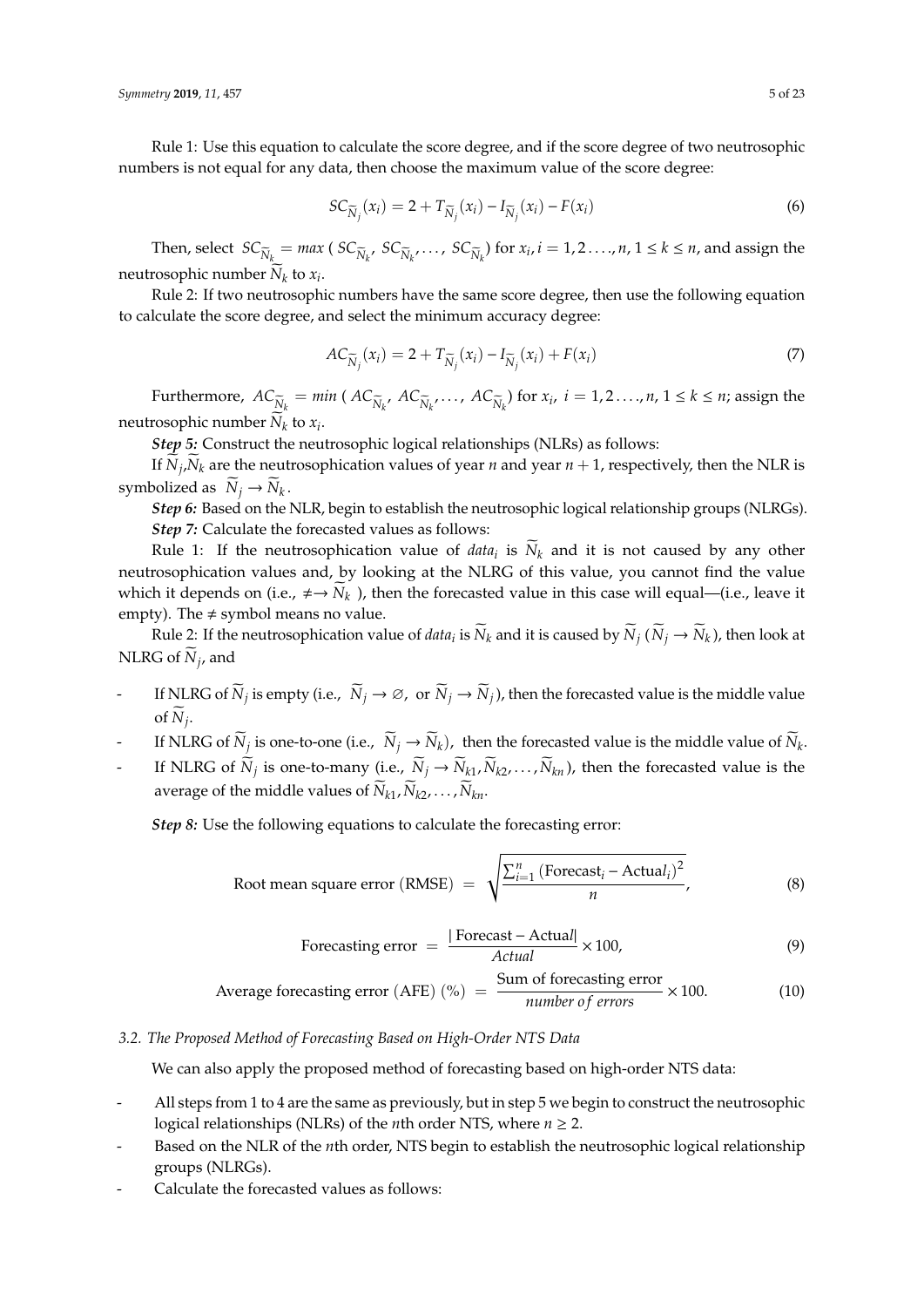- $\circ$  Rule 1: If the neutrosophication values of *data*<sub>*i*</sub> is  $N_l$  and it is not caused by any other neutrosophication values and, by looking at the NLRG of this value, you cannot find the values which it depends on (i.e.,  $\neq \rightarrow \widetilde{N}_l$ ), then the forecasted value in this case will equal—(i.e., leave it empty). The  $\neq$  symbol means no value.
- $\circ$  Rule 2: If the neutrosophication value of *data*<sub>*i*</sub> is *N*<sub>*l*</sub> and it is caused by *N*<sub>*in*</sub>, *N*<sub>*i*(*n*−1)</sub>, ...,  $\widetilde{N}_{ik}$  (i.e.,  $\widetilde{N}_{in}$ ,  $\widetilde{N}_{i(n-1)}$ ,  $\ldots$  ,  $\widetilde{N}_{ik}$   $\rightarrow$   $\widetilde{N}_{l}$ ), then look at the NLRG of  $\widetilde{N}_{in}$ ,  $\widetilde{N}_{i(n-1)}$ ,  $\ldots$  ,  $\widetilde{N}_{ik}$ , and
	- If  $\widetilde{N}_{in}$ ,  $\widetilde{N}_{i(n-1)}$ , ...,  $\widetilde{N}_{ik}$  → ∅, then the forecasted value at this year is the average of the middle value of  $N_{in}$ ,  $N_{i(n-1)}$ ,  $\dots$ ,  $N_{ik}$ .
	- If  $\widetilde{N}_{in}$ ,  $\widetilde{N}_{i(n-1)}$ , ...,  $\widetilde{N}_{ik}$  →  $\widetilde{N}_j$ , then the forecasted value at this year is the middle value of  $N_j$ .
	- If  $\widetilde{N}_{in}$ ,  $\widetilde{N}_{i(n-1)}$ , ...,  $\widetilde{N}_{ik}$  →  $\widetilde{N}_{j}$ ,  $\widetilde{N}_{j1}$ ,  $\widetilde{N}_{j2}$ , then the forecasted value at this year is the average of the middle value of  $N_j$ ,  $N_{j1}$ ,  $N_{j2}$ .

#### <span id="page-5-0"></span>**4. Numerical Examples**

In this section, we solve two numerical examples and compare outputs with other existing methods for verifying the applicability and superiority of the suggested method.

#### *4.1. Numerical Example 1*

In this example, the suggested approach is implemented on the benchmarking time series data of student enrollments at the University of Alabama from year 1971 to 1992 adopted from [\[26\]](#page-21-11). The steps are as follows:

*Step 1:* Let the two proper positive numbers  $D_1$  and  $D_2$  be 5 and 13, determined by the expert. By selecting the largest and the smallest observation from all available data which are presented in Table [1,](#page-11-0) then  $D_l = 19,337$  and  $D_s = 13,055$ , respectively. Consequently, the universe of discourse U =  $[13, 055 - 5, 19, 337 + 13] = [13, 050, 19, 350].$ 

*Step 2:* Create a partition of the universe of discourse, to *m* triangular neutrosophic numbers, as follows:

- Determine the suitable length (*Le*) of available time series data:
	- Trom Table [1,](#page-11-0) the average of absolute differences = 510.3.<br>  $\bigcirc$  The initial length =  $\frac{510.3}{2}$  = 255.15.
	- $\circ$  The initial length  $=\frac{510.3}{2} = 255.15$ .
	- $\circ$  By using the base mapping table [\[42\]](#page-22-3), the base for length of intervals = 100, since it is located in the range [101, 1000].
	- $\circ$  By rounding 255.15 with regard to base 100, then the appropriate length of neutrosophic  $numbers = 300.$
- Compute the number of triangular neutrosophic numbers (*m*) as follows:

$$
m = \frac{19350 - 13050}{300} = 21.
$$

Then, we can partition *U* into 21 triangular neutrosophic numbers with length = 300.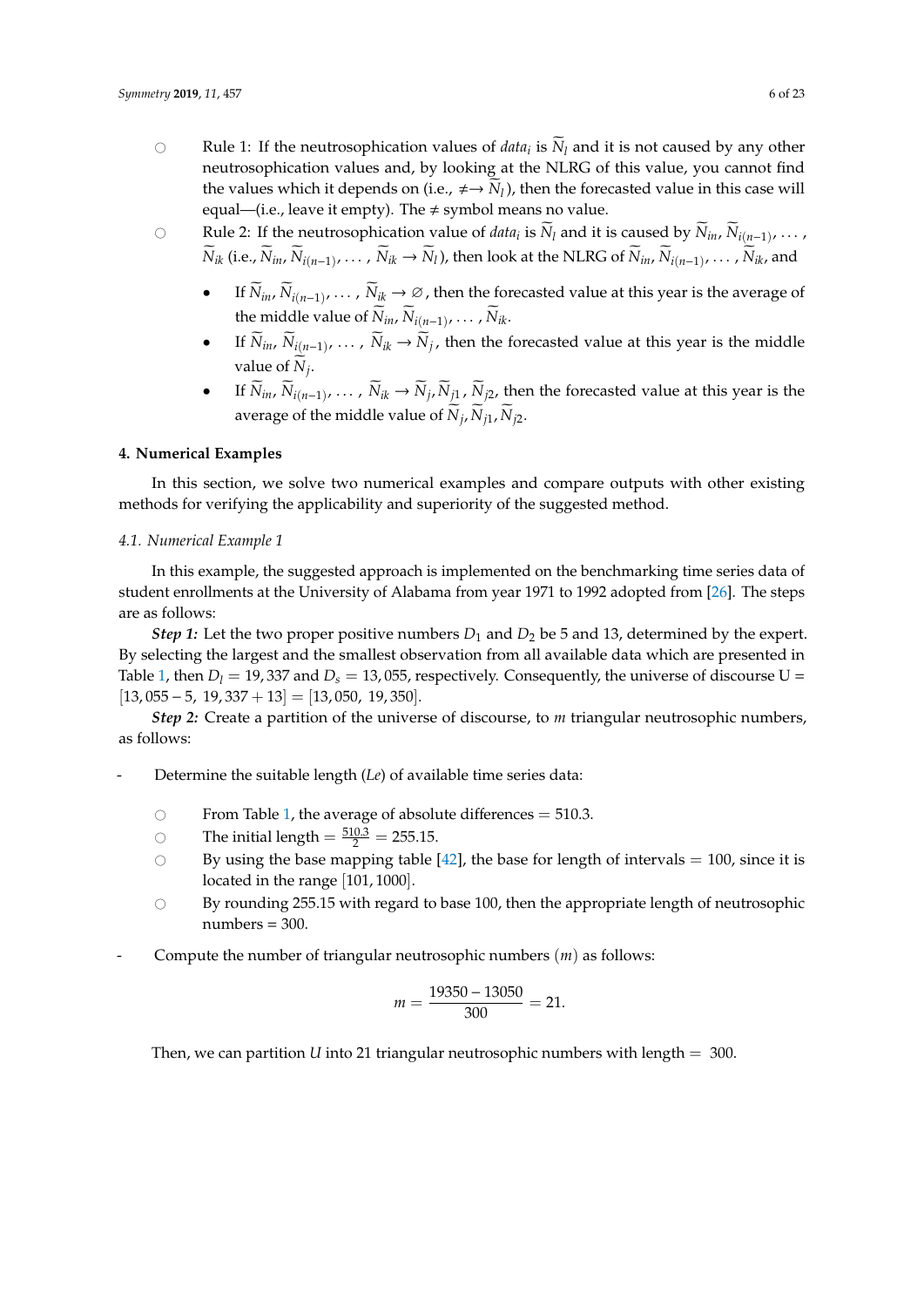*Symmetry* **2019**, *11*, 457 7 of 23

*Step 3:* According to the number of triangular neutrosophic numbers on the universe of discourse and determined length (*le*), begin to construct the triangular neutrosophic numbers as follows:

$$
\widetilde{N}_1 = \langle 13050, 13350, 13650, 0.90, 0.10, 0.10 \rangle, \n\widetilde{N}_2 = \langle 13350, 13650, 13950, 0.80, 0.20, 0.10 \rangle, \n\widetilde{N}_3 = \langle 13650, 13950, 14250, 0.90, 0.20, 0.10 \rangle, \n\widetilde{N}_4 = \langle 13950, 14250, 14550, 0.85, 0.15, 0.10 \rangle, \n\widetilde{N}_5 = \langle 14250, 14550, 14850, 0.75, 0.10, 0.30 \rangle, \n\widetilde{N}_6 = \langle 14550, 14850, 15150, 0.90, 0.10, 0.10 \rangle, \n\widetilde{N}_7 = \langle 14850, 15150, 15450, 0.90, 0.10, 0.10 \rangle, \n\widetilde{N}_8 = \langle 15150, 15450, 15750, 0.60, 0.30, 0.40 \rangle, \n\widetilde{N}_9 = \langle 15450, 15750, 16050, 0.20, 0.20 \rangle, \n\widetilde{N}_9 = \langle 15450, 15750, 16050, 0.20, 0.20 \rangle, \n\widetilde{N}_10 = \langle 15750, 16050, 16350, 0.90, 0.10, 0.30 \rangle, \n\widetilde{N}_11 = \langle 16050, 16350, 16650, 0.85, 0.10, 0.15 \rangle, \n\widetilde{N}_12 = \langle 16350, 16650, 16950, 0.80, 0.20, 0.20 \rangle, \n\widetilde{N}_13 = \langle 16650, 16950, 17250, 0.90, 0
$$

*Step 4:* Make a neutrosophication of the available time series data:

The first value of actual enrollments is 13,055 which is located only in the range of triangular neutrosophic number  $\bar{N}_1$ , then the neutrosophication value of 13,055 is  $\bar{N}_1$  as in Table [1.](#page-11-0)

Also, the second value of actual enrollments (i.e., 13,563) locates in the range of triangular neutrosophic numbers  $\widetilde{N}_1$  =  $\langle 13050, 13350, 13650, 0.90, 0.10, 0.10 \rangle$  and  $\widetilde{N}_2$  =  $(13350, 13650, 13950; 0.80, 0.20, 0.10).$ 

Then, we must select the highest score degree of 13,563 as follows:

The membership, indeterminacy, and non-membership degrees of this value are calculated by using Equations  $(1)$ – $(3)$  as follows:

$$
T_{\widetilde{N}_1}(13563) = 0.261, I_{\widetilde{N}_1}(13563) = 0.739, F_{\widetilde{N}_1}(13563) = 0.739.
$$

We must also calculate membership, indeterminacy, and non-membership degrees of 13, 563 according to  $\widetilde{N}_2 = \langle 13350, 13650, 13950, 0.80, 0.20, 0.10 \rangle$  as follows:

$$
T_{\widetilde{N}_2}(13563) = 0.568, I_{\widetilde{N}_2}(13563) = 0.432, F_{\widetilde{N}_2}(13563) = 0.361.
$$

In this case, we must calculate the score degree of 13563 in both  $\widetilde{N}_1$  and  $\widetilde{N}_2$  and select the maximum value.

$$
SC_{\widetilde{N}_1}(13563) = 2 + 0.262 - 0.739 - 0.739 = 0.783,
$$
  
and 
$$
SC_{\widetilde{N}_2}(13563) = 2 + 0.568 - 0.432 - 0.361 = 1.775.
$$

Since the score degree of 13563 in  $\widetilde{N}_2$  is greater than  $\widetilde{N}_1$ , then the neutrosophication value of 13563 is  $N<sub>2</sub>$ , as in Table [1.](#page-11-0)

We will apply the previous steps on the remaining data as follows: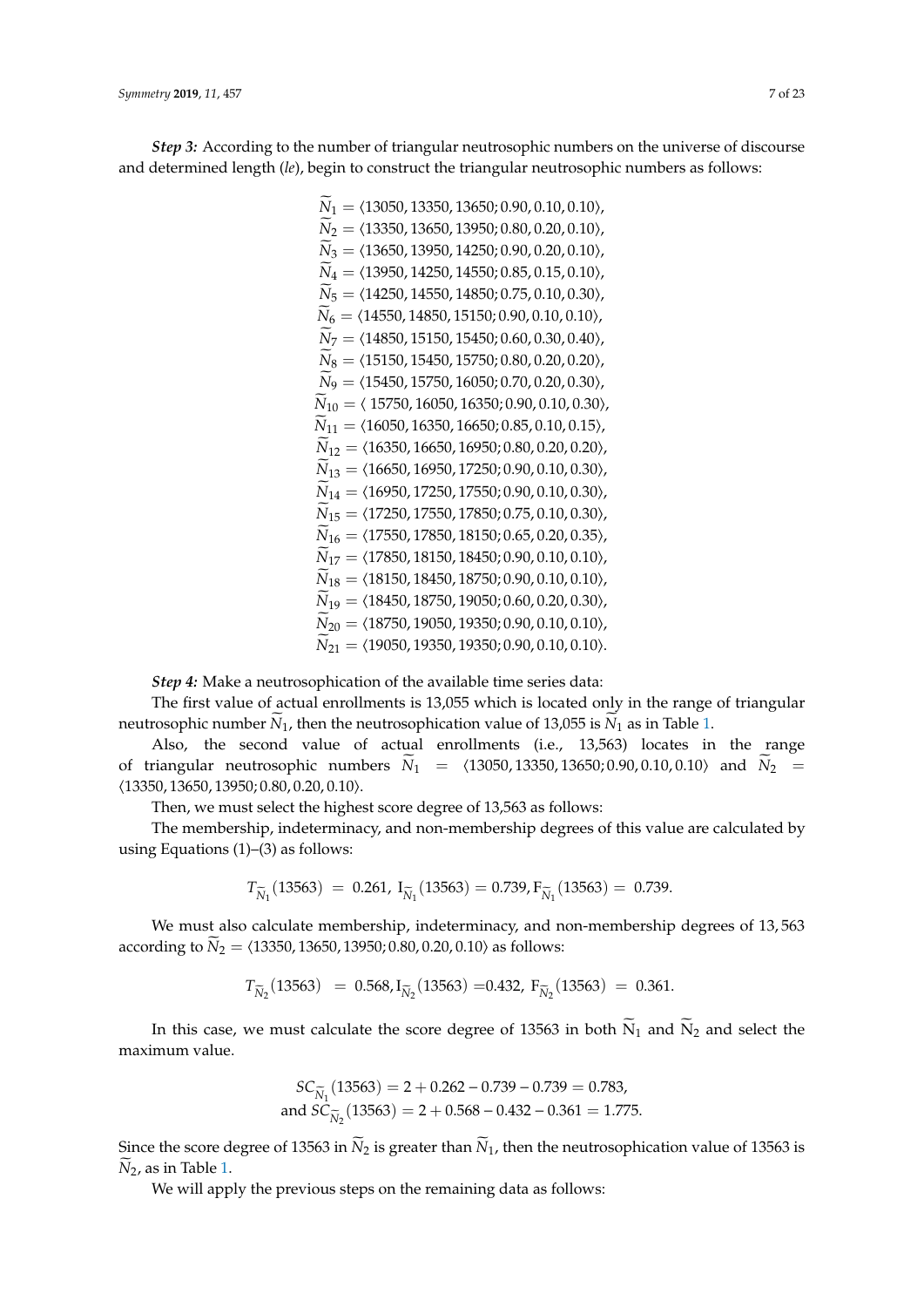The value 13867 locates in the range of  $\widetilde{N}_2 = \langle 13350, 13650, 13950; 0.80, 0.20, 0.10 \rangle$ , and  $\widetilde{N}_3 =$  $(13650, 13950, 14250, 0.90, 0.20, 0.10).$ 

Then

$$
T_{\widetilde{N}_2}(13867) = 0.221, I_{\widetilde{N}_2}(13867) = 0.156, F_{\widetilde{N}_2}(13867) = 0.751.
$$
  
\n
$$
T_{\widetilde{N}_3}(13867) = 0.651, I_{\widetilde{N}_3}(13867) = 0.421, F_{\widetilde{N}_3}(13867) = 0.349,
$$
  
\n
$$
SC_{\widetilde{N}_2}(13867) = 2 + 0.221 - 0.156 - 0.751 = 1.314,
$$
  
\nand  $SC_{\widetilde{N}_3}(13867) = 2 + 0.651 - 0.421 - 0.349 = 1.881.$ 

So, the neutrosophication value of 13867 is  $\widetilde{N}_3$ .

Also, the value of 14,696 locates in the range of  $\widetilde{N}_5 = \langle 14250, 14550, 14850, 0.75, 0.10, 0.30 \rangle$ ,  $\widetilde{N}_6 = \langle 14550, 14850, 15150, 0.90, 0.10, 0.10 \rangle$ , then

$$
T_{\widetilde{N}_5}(14696) = 0.385, I_{\widetilde{N}_5}(14696) = 0.538, F_{\widetilde{N}_5}(14696) = 0.641.
$$
  
\n
$$
T_{\widetilde{N}_6}(14696) = 0.438, I_{\widetilde{N}_6}(14696) = 0.562, F_{\widetilde{N}_6}(14696) = 0.562.
$$
  
\n
$$
SC_{\widetilde{N}_5}(14696) = 2 + 0.385 - 0.538 - 0.641 = 1.206,
$$
  
\n
$$
SC_{\widetilde{N}_6}(14696) = 2 + 0.438 - 0.562 - 0.562 = 1.314.
$$

So, the neutrosophication value of 14,696 is  $\widetilde{N}_6$ .

The value 15,460 locates in the range of  $\widetilde{N}_8 = \langle 15150, 15450, 15750, 0.80, 0.20, 0.20 \rangle$ , and  $\widetilde{N}_9 =$  $(15450, 15750, 16050; 0.70, 0.20, 0.30)$ , then

$$
T_{\widetilde{N}_8}(15460) = 0.773, I_{\widetilde{N}_8}(15460) = 0.226, F_{\widetilde{N}_8}(15460) = 0.226.
$$
  
\n
$$
T_{\widetilde{N}_9}(15460) = 0.023, I_{\widetilde{N}_9}(15460) = 0.973, F_{\widetilde{N}_9}(15460) = 0.973.
$$
  
\n
$$
SC_{\widetilde{N}_8}(15460) = 2 + 0.773 - 0.226 - 0.226 = 2.321,
$$
  
\nand 
$$
SC_{\widetilde{N}_9}(15460) = 2 + 0.023 - 0.973 - 0.976 = 0.074.
$$

So, the neutrosophication value of 15, 460 is  $\widetilde{N}_8$ .

The value of 15,311 locates in the range of  $\tilde{N}_7 = \langle 14850, 15150, 15450, 0.60, 0.30, 0.40 \rangle$  and  $\tilde{N}_8 =$  $(15150, 15450, 15750; 0.80, 0.20, 0.20)$ , then

$$
\begin{array}{c} T_{\widetilde{N}_7}(15311)=0.278, I_{\widetilde{N}_7}(15311)=0.675, F_{\widetilde{N}_7}(15311)=0.722, \\ S C_{\widetilde{N}_7}(15311)=2+0.278-0.675-0.722=~0.881. \\ T_{\widetilde{N}_8}(15311)=0.429, I_{\widetilde{N}_8}(15311)=0.570, F_{\widetilde{N}_8}(15311)=0.570. \\ S C_{\widetilde{N}_8}(15311)=2+0.429-0.570-0.570=~1.289. \end{array}
$$

So, the neutrosophication value of 15, 311 is  $\widetilde{N}_8$ .

The value of 15,603 locates in the range of  $\widetilde{N}_8 = \langle 15150, 15450, 15750, 0.80, 0.20, 0.20 \rangle$  and  $\widetilde{N}_9 =$  $(15450, 15750, 16050; 0.70, 0.20, 0.30)$ , then

$$
T_{\widetilde{N}_8}(15603) = 0.392, I_{\widetilde{N}_8}(15603) = 0.608, F_{\widetilde{N}_8}(15603) = 0.608.
$$
  
\n
$$
SC_{\widetilde{N}_8}(15603) = 2 + 0.392 - 0.608 - 0.608 = 1.176.
$$
  
\n
$$
T_{\widetilde{N}_9}(15603) = 0.357, I_{\widetilde{N}_9}(15603) = 0.592, F_{\widetilde{N}_9}(15603) = 0.643.
$$
  
\n
$$
SC_{\widetilde{N}_9}(15603) = 2 + 0.357 - 0.592 - 0.643 = 1.122.
$$

So, the neutrosophication value of 15, 603 is  $\widetilde{N}_8$ .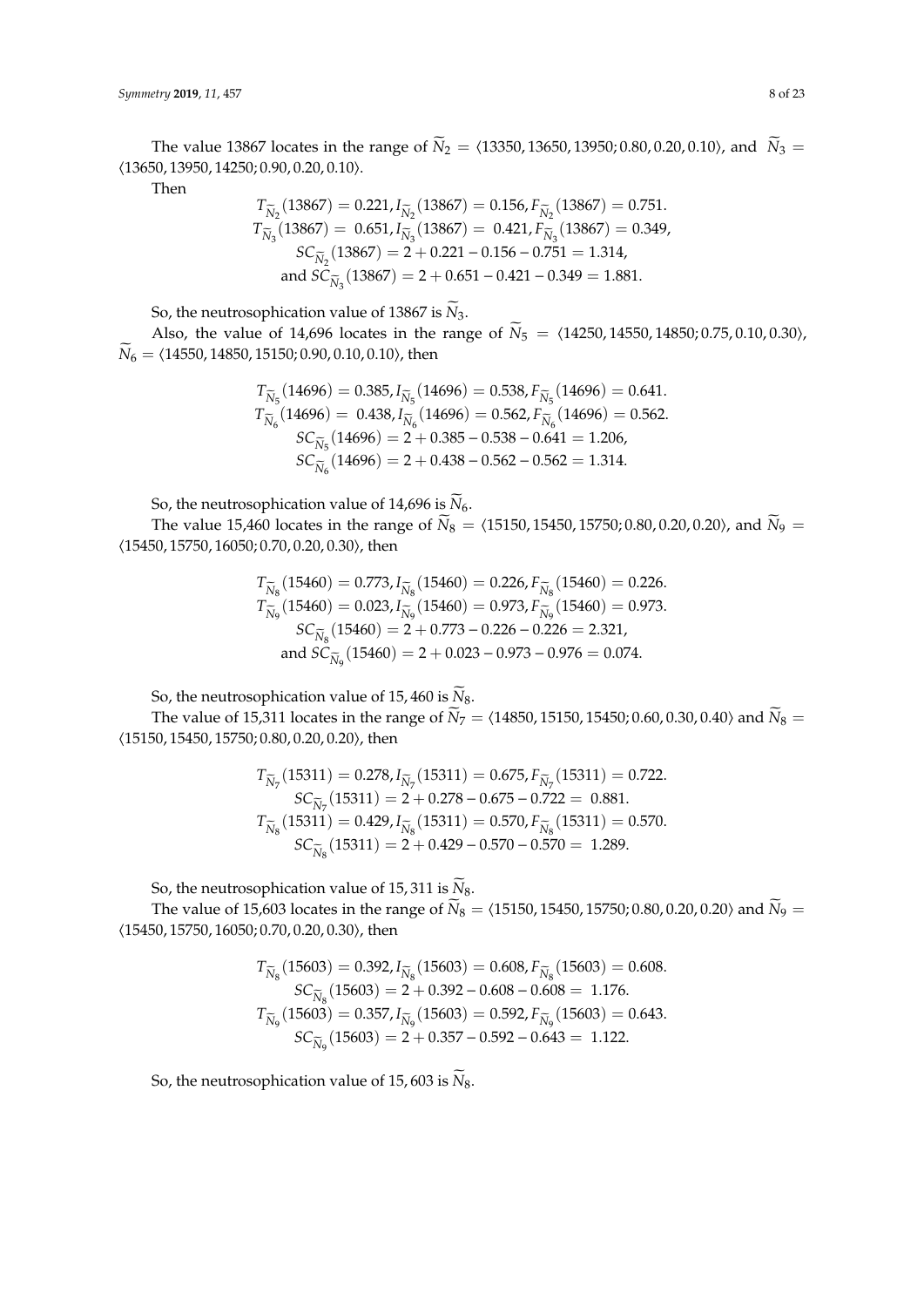The value of 15,861 locates in the range of  $\widetilde{N}_9 = \langle 15450, 15750, 16050; 0.70, 0.20, 0.30 \rangle$ , and  $\widetilde{N}_{10} =$  $(15750, 16050, 16350, 0.90, 0.10, 0.30)$ , then

$$
T_{\widetilde{N}_9}(15861) = 0.441, I_{\widetilde{N}_9}(15861) = 0.496, F_{\widetilde{N}_9}(15861) = 0.559.
$$
  
\n
$$
SC_{\widetilde{N}_9}(15861) = 2 + 0.441 - 0.496 - 0.559 = 1.386.
$$
  
\n
$$
T_{\widetilde{N}_{10}}(15861) = 0.333, I_{\widetilde{N}_{10}}(15861) = 0.667, F_{\widetilde{N}_{10}}(15861) = 0.741.
$$
  
\n
$$
SC_{\widetilde{N}_{10}}(15861) = 2 + 0.333 - 0.667 - 0.741 = 0.925.
$$

So, the neutrosophication value of 15861 is  $\widetilde{N}_9$ .

The value of 16,807 locates in the range of  $\hat{N}_{12} = \langle 16350, 16650, 16950, 0.80, 0.20, 0.20 \rangle$ ,  $\hat{N}_{13} =$  $(16650, 16950, 17250; 0.90, 0.10, 0.30)$  then,

$$
T_{\widetilde{N}_{12}}(16807) = 0.381, I_{\widetilde{N}_{12}}(16807) = 0.618, F_{\widetilde{N}_{12}}(16807) = 0.618.
$$
  
\n
$$
SC_{\widetilde{N}_{12}}(16807) = 2 + 0.381 - 0.618 - 0.618 = 1.145.
$$
  
\n
$$
T_{\widetilde{N}_{13}}(16807) = 0.471, I_{\widetilde{N}_{13}}(16807) = 0.529, F_{\widetilde{N}_{13}}(16807) = 0.634.
$$
  
\n
$$
SC_{\widetilde{N}_{13}}(16807) = 2 + 0.471 - 0.529 - 0.634 = 1.308.
$$

So, the neutrosophication value of 16807 is  $\widetilde{N}_{13}$ .

The value of 16919 locates in the range of  $\widetilde{N}_{12} = \langle 16350, 16650, 16950, 0.80, 0.20, 0.20 \rangle$ ,  $\widetilde{N}_{13} =$  $(16650, 16950, 17250; 0.90, 0.10, 0.30)$ , then

$$
T_{\widetilde{N}_{12}}(16919) = 0.063, I_{\widetilde{N}_{12}}(16919) = 0.917, F_{\widetilde{N}_{12}}(16919) = 0.917.
$$
  
\n
$$
SC_{\widetilde{N}_{12}}(16919) = 2 + 0.063 - 0.917 - 0.917 = 0.229.
$$
  
\n
$$
T_{\widetilde{N}_{13}}(16919) = 0.807, I_{\widetilde{N}_{13}}(16919) = 0.193, F_{\widetilde{N}_{13}}(16919) = 0.372.
$$
  
\n
$$
SC_{\widetilde{N}_{13}}(16919) = 2 + 0.807 - 0.193 - 0.372 = 2.24.
$$

So, the neutrosophication value of 16919 is  $\widetilde{N}_{13}$ .

The value of 16388 locates in the range of  $\widetilde{N}_{11} = \langle 16050, 16350, 16650; 0.85, 0.10, 0.15 \rangle$ ,  $\widetilde{N}_{12} =$  $(16350, 16650, 16950; 0.80, 0.20, 0.20)$ , then

$$
T_{\widetilde{N}_{11}}(16388) = 0.742, I_{\widetilde{N}_{11}}(16388) = 0.214, F_{\widetilde{N}_{11}}(16388) = 0.257.
$$
  
\n
$$
SC_{\widetilde{N}_{11}}(16388) = 2 + 0.742 - 0.214 - 0.257 = 2.271.
$$
  
\n
$$
T_{\widetilde{N}_{12}}(16388) = 0.101, I_{\widetilde{N}_{12}}(16388) = 0.898, F_{\widetilde{N}_{12}}(16388) = 0.898.
$$
  
\n
$$
SC_{\widetilde{N}_{12}}(16388) = 2 + 0.101 - 0.898 - 0.898 = 0.305.
$$

So, the neutrosophication value of 16388 is  $\widetilde{N}_{11}$ .

The value of 15433 locates in the range of  $\vec{N}_7 = \langle 14850, 15150, 15450, 0.60, 0.30, 0.40 \rangle$ , and  $\vec{N}_8 =$  $(15150, 15450, 15750; 0.80, 0.20, 0.20)$ , then

$$
T_{\widetilde{N}_7}(15433) = 0.034, I_{\widetilde{N}_7}(15433) = 0.960, F_{\widetilde{N}_7}(15433) = 0.966.
$$
  
\n
$$
SC_{\widetilde{N}_7}(15433) = 2 + 0.034 - 0.960 - 0.966 = 0.108.
$$
  
\n
$$
T_{\widetilde{N}_8}(15433) = 0.754, I_{\widetilde{N}_8}(15433) = 0.245, F_{\widetilde{N}_8}(15433) = 0.245.
$$
  
\n
$$
SC_{\widetilde{N}_8}(15433) = 2 + 0.754 - 0.245 - 0.245 = 2.264.
$$

So, the neutrosophication value of 15433 is  $\widetilde{N}_8$ .

The value of 15497 locates in the range of  $\widetilde{N}_8 = \langle 15150, 15450, 15750; 0.80, 0.20, 0.20 \rangle$  and  $\widetilde{N}_9 =$  $(15450, 15750, 16050; 0.70, 0.20, 0.30)$  then,

$$
T_{\widetilde{N}_8}(15497) = 0.674, I_{\widetilde{N}_8}(15497) = 0.325, F_{\widetilde{N}_8}(15497) = 0.325.
$$
  

$$
SC_{\widetilde{N}_8}(15497) = 2.024.
$$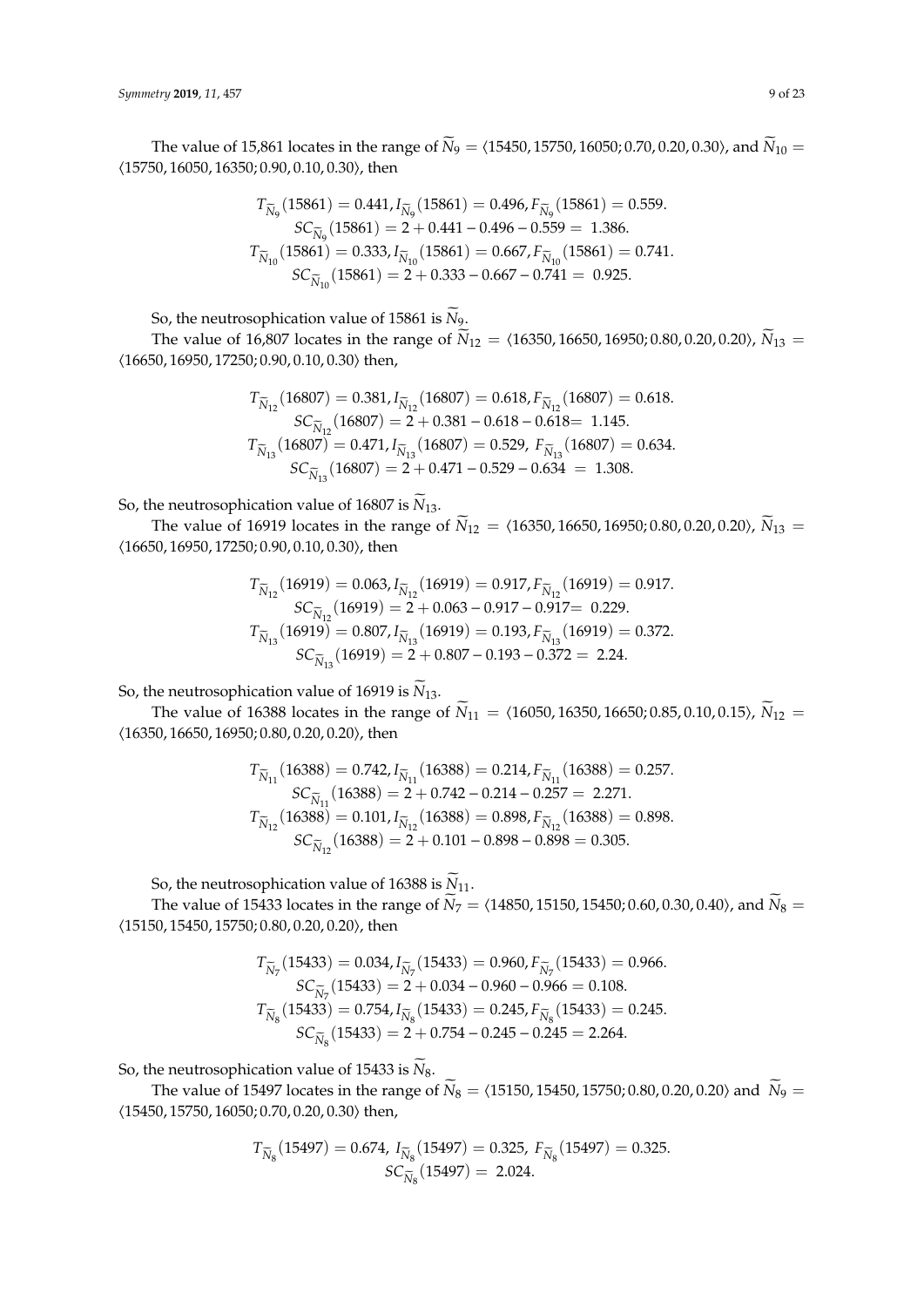Also,

$$
T_{\widetilde{N}_9}(15497) = 0.109, I_{\widetilde{N}_9}(15497) = 0.874, F_{\widetilde{N}_9}(15497) = 0.890.
$$
  

$$
SC_{\widetilde{N}_9}(15497) = 0.345.
$$

So, the neutrosophication value of 15, 433 is  $\widetilde{N}_8$ .

The value of 15,145 locates in the range of  $\widetilde{N}_6 = \langle 14550, 14850, 15150, 0.90, 0.10, 0.10 \rangle$ , and  $\widetilde{N}_7 =$  $(14850, 15150, 15450; 0.60, 0.30, 0.40)$ , then

$$
T_{\widetilde{N}_6}(15145) = 0.015, I_{\widetilde{N}_6}(15145) = 0.985, F_{\widetilde{N}_6}(15145) = 0.985.
$$
  

$$
SC_{\widetilde{N}_6}(15145) = 0.045.
$$

Also,

$$
T_{\widetilde{N}_7}(15145) = 0.59, I_{\widetilde{N}_7}(15145) = 0.311, F_{\widetilde{N}_7}(15145) = 0.41.
$$
  

$$
SC_{\widetilde{N}_7}(15145) = 1.869.
$$

So, the neutrosophication value of 15,145 is  $\widetilde{N}_7$ .

The value of 15, 163 locates in the range of  $\widetilde{N}_7 = \langle 14850, 15150, 15450, 0.60, 0.30, 0.40 \rangle$ ,  $\widetilde{N}_8 =$  $(15150, 15450, 15750; 0.80, 0.20, 0.20)$ , then

$$
T_{\widetilde{N}_7}(15163) = 0.6, \quad I_{\widetilde{N}_7}(15163) = 0.330, \quad F_{\widetilde{N}_7}(15163) = 0.426.
$$

$$
SC_{\widetilde{N}_7}(15163) = 1.844.
$$

Also

$$
T_{\widetilde{N}_8}(15163) = 0.034, I_{\widetilde{N}_8}(15163) = 0.965, F_{\widetilde{N}_8}(15163) = 0.965.
$$
  

$$
SC_{\widetilde{N}_8}(15163) = 0.104.
$$

So, the neutrosophication value of 15, 163 is  $\widetilde{N}_{7}$ .

The value of 15, 984 locates in the range of  $\tilde{N}_9 = \langle 15450, 15750, 16050, 0.70, 0.20, 0.30 \rangle$ ,  $\tilde{N}_{10} =$  $(15750, 16050, 16350; 0.90, 0.10, 0.30)$ , then

$$
T_{\widetilde{N}_9}(15984) = 0.154 J_{\widetilde{N}_9}(15984) = 0.824 F_{\widetilde{N}_9}(15984) = 0.846.
$$
  

$$
SC_{\widetilde{N}_9}(15984) = 0.484.
$$

Also,

$$
T_{\widetilde{N}_{10}}(15984) = 0.702J_{\widetilde{N}_{10}}(15984) = 0.298, F_{\widetilde{N}_{10}}(15984) = 0.454,
$$
  

$$
SC_{\widetilde{N}_{10}}(15984) = 1.95.
$$

So, the neutrosophication value of 15984 is  $\widetilde{N}_{10}$ .

The value of 16859 locates in the range of  $\overline{\tilde{N}}_{12} = \langle 16350, 16650, 16950, 0.80, 0.20, 0.20 \rangle$ ,  $\overline{\tilde{N}}_{13} =$  $(16650, 16950, 17250; 0.90, 0.10, 0.30)$ , then

$$
T_{\widetilde{N}_{12}}(16859) = 0.242 J_{\widetilde{N}_{12}}(16859) = 0.757, \qquad F_{\widetilde{N}_{12}}(16859) = 0.757, \qquad SC_{\widetilde{N}_{12}}(16859) = 0.728.
$$

Also,

$$
T_{\widetilde{N}_{13}}(16859)=0.627,\ I_{\widetilde{N}_{13}}(16859)=0.373,\qquad F_{\widetilde{N}_{13}}(16859)=0.512,\nonumber\\ SC_{\widetilde{N}_{13}}(16859)=1.442.
$$

So, the neutrosophication value of 16859 is  $\widetilde{N}_{13}$ .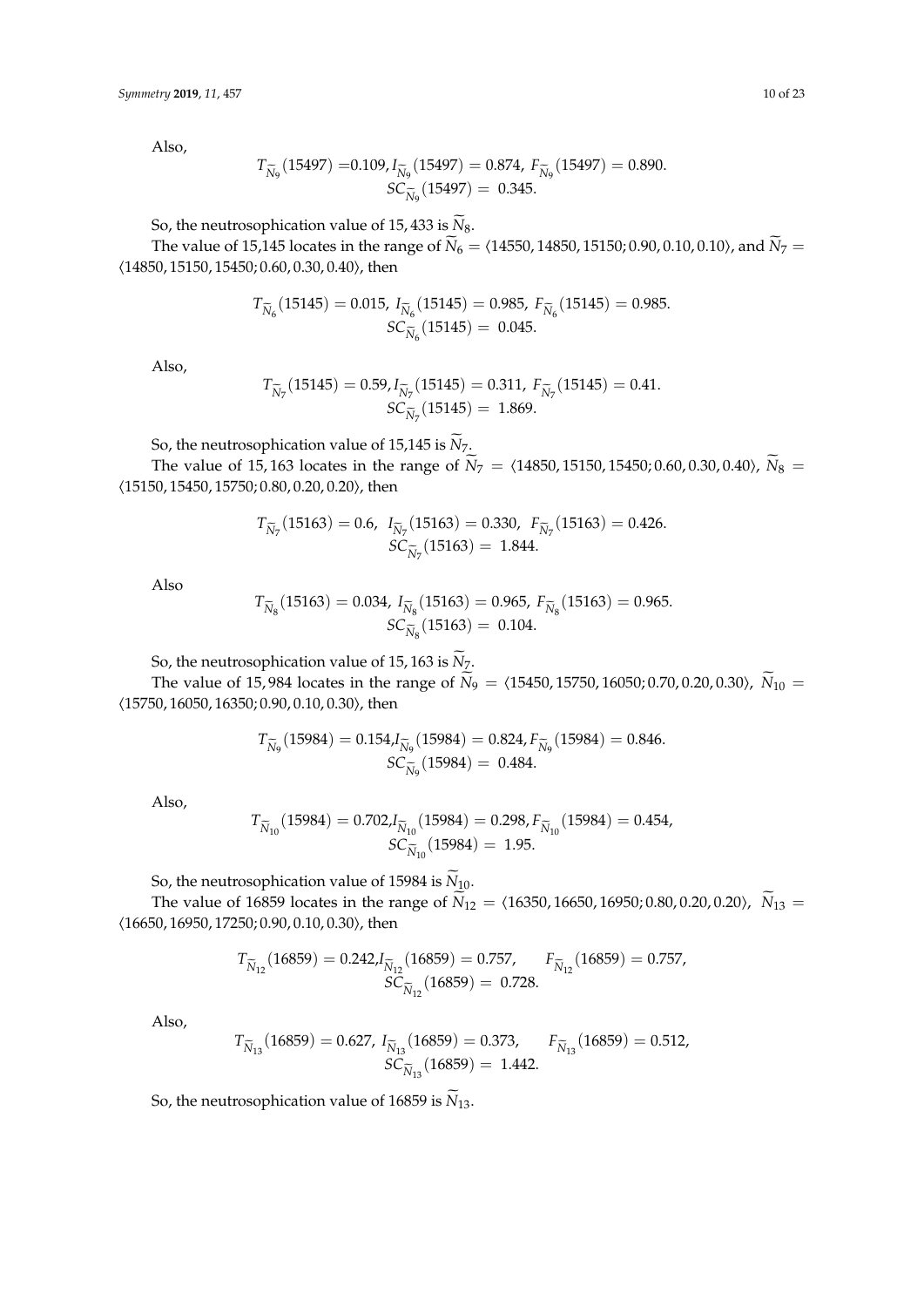The value of 18150 locates in the range of  $\widetilde{N}_{16} = \langle 17550, 17850, 18150, 0.65, 0.20, 0.35 \rangle$ ,  $\widetilde{N}_{17} =$  $(17850, 18150, 18450, 0.90, 0.10, 0.10)$ , then

$$
T_{\widetilde{N}_{16}}(18150) = 0, \ I_{\widetilde{N}_{16}}(18150) = 1, \quad F_{\widetilde{N}_{16}}(18150) = 1, \\ SC_{\widetilde{N}_{16}}(18150) = 0.
$$

Also,

$$
T_{\widetilde{N}_{17}}(18150) = 0.90, I_{\widetilde{N}_{17}}(18150) = 0.1, F_{\widetilde{N}_{17}}(18150) = 0.1,
$$
  

$$
SC_{\widetilde{N}_{17}}(18150) = 2.7.
$$

So, the neutrosophication value of 18150 is  $N_{17}$ .

The value of 18970 locates in the range of  $\widetilde{N}_{19} = \langle 18450, 18750, 19050; 0.60, 0.20, 0.30 \rangle$ ,  $\widetilde{N}_{20} =$  $(18750, 19050, 19350; 0.90, 0.10, 0.10)$ , then

$$
T_{\widetilde{N}_{19}}(18970) = 0.16, I_{\widetilde{N}_{19}}(18970) = 0.786, \qquad F_{\widetilde{N}_{19}}(18970) = 0.813.
$$
  

$$
SC_{\widetilde{N}_{19}}(18970) = 0.561.
$$

Also,

$$
T_{\widetilde{N}_{20}}(18970) = 0.66 J_{\widetilde{N}_{20}}(18970) = 0.34, \qquad F_{\widetilde{N}_{20}}(18970) = 0.34.
$$
  

$$
SC_{\widetilde{N}_{20}}(18970) = 1.98.
$$

So, the neutrosophication value of 18,970 is  $\widetilde{N}_{20}$ .

The value of 19, 328 locates in the range of  $\widetilde{N}_{20} = \langle 18750, 19050, 19350, 0.90, 0.10, 0.10 \rangle$ ,  $\widetilde{N}_{21} =$  $(19050, 19350, 19; 0.90, 0.10, 0.10)$ , then

$$
T_{\widetilde{N}_{20}}(19328) = 0.066, I_{\widetilde{N}_{20}}(19328) = 0.992, \qquad F_{\widetilde{N}_{20}}(19328) = 0.992.
$$
  

$$
SC_{\widetilde{N}_{20}}(19328) = 0.082.
$$

Also,

$$
T_{\widetilde{N}_{21}}(19328) = 0.834, \ I_{\widetilde{N}_{21}}(19328) = 0.166, \quad F_{\widetilde{N}_{21}}(19328) = 0.166. \\ SC_{\widetilde{N}_{21}}(19328) = 2.502.
$$

So, the neutrosophication value of 19, 328 is  $\widetilde{N}_{21}$ .

The value of 19, 337 locates in the range of  $\widetilde{N}_{20} = \langle 18750, 19050, 19350; 0.90, 0.10, 0.10 \rangle$ ,  $\widetilde{N}_{21} =$  $(19050, 19350, 19; 0.90, 0.10, 0.10)$ , then

$$
T_{\widetilde{N}_{20}}(19337) = 0.039 J_{\widetilde{N}_{20}}(19337) = 0.961, \qquad F_{\widetilde{N}_{20}}(19337) = 0.961.
$$
  

$$
SC_{\widetilde{N}_{20}}(19337) = 0.117.
$$

Also,

$$
T_{\widetilde{N}_{21}}(19337) = 0.861 J_{\widetilde{N}_{21}}(19337) = 0.139, \qquad F_{\widetilde{N}_{21}}(19337) = 0.139.
$$
  

$$
SC_{\widetilde{N}_{21}}(19337) = 2.583.
$$

So, the neutrosophication value of 19, 337 is  $\widetilde{N}_{21}$ .

Finally, the value of 18,876 locates in the range of  $\widetilde{N}_{19} = \langle 18450, 18750, 19050; 0.60, 0.20, 0.30 \rangle$ ,  $\widetilde{N}_{20} = \langle 18750, 19050, 19350; 0.90, 0.10, 0.10 \rangle$ , then

$$
T_{\widetilde{N}_{19}}(18876) = 0.348 J_{\widetilde{N}_{19}}(18876) = 0.536, \qquad F_{\widetilde{N}_{19}}(18876) = 0.594.
$$
  

$$
SC_{\widetilde{N}_{19}}(18876) = 1.218.
$$

Also,

$$
T_{\widetilde{N}_{20}}(18876) = 0.378, \ I_{\widetilde{N}_{20}}(18876) = 0.622, \quad F_{\widetilde{N}_{20}}(18876) = 0.622. \\ SC_{\widetilde{N}_{20}}(18876) = 1.134.
$$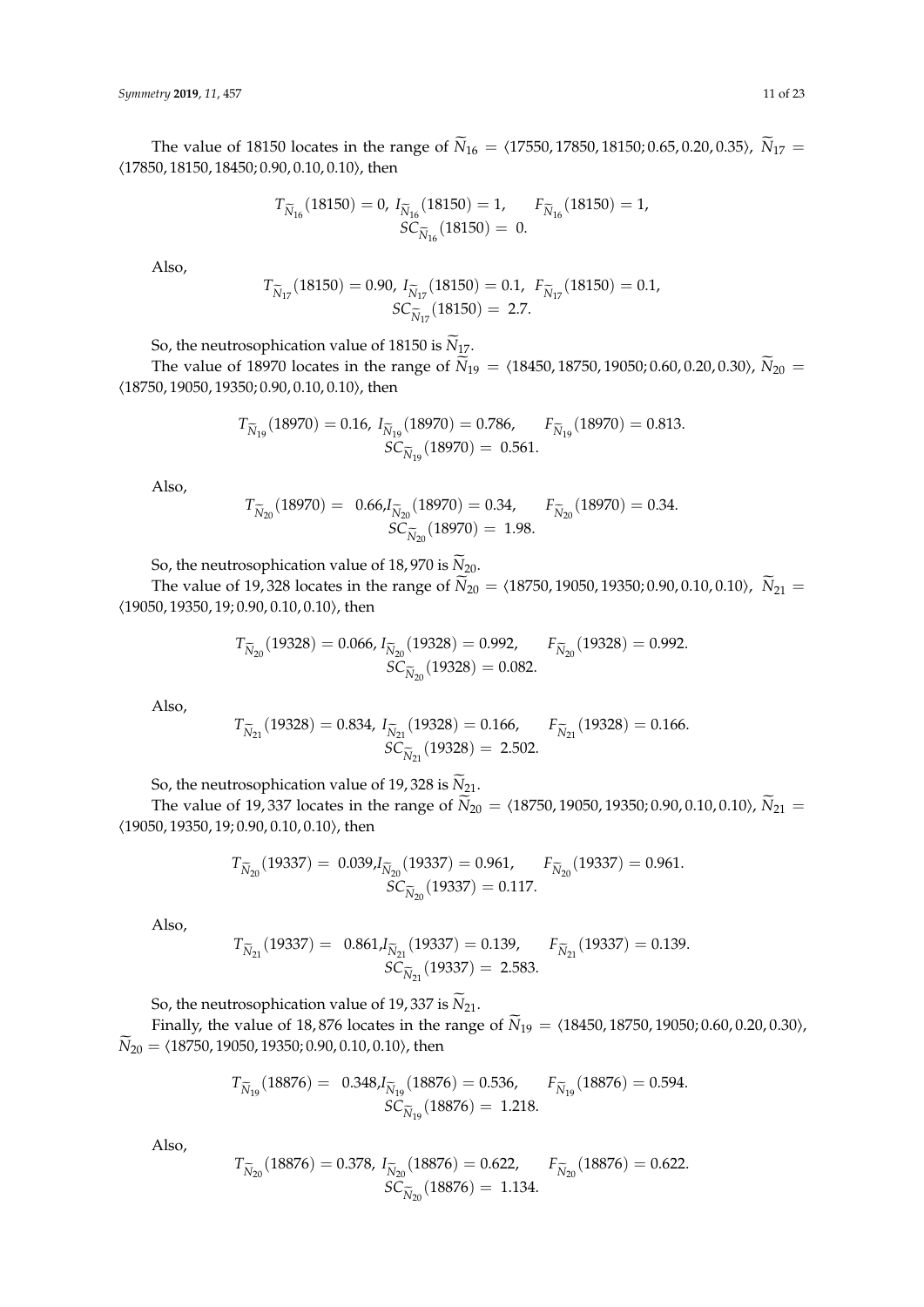| Years | <b>Actual Enrollments</b> | Neutrosophication Values of Enrollments N                                                                                                                                                                                                                                                                                                                                                                                                                      |
|-------|---------------------------|----------------------------------------------------------------------------------------------------------------------------------------------------------------------------------------------------------------------------------------------------------------------------------------------------------------------------------------------------------------------------------------------------------------------------------------------------------------|
| 1971  | 13,055                    |                                                                                                                                                                                                                                                                                                                                                                                                                                                                |
| 1972  | 13,563                    |                                                                                                                                                                                                                                                                                                                                                                                                                                                                |
| 1973  | 13,867                    |                                                                                                                                                                                                                                                                                                                                                                                                                                                                |
| 1974  | 14,696                    |                                                                                                                                                                                                                                                                                                                                                                                                                                                                |
| 1975  | 15,460                    |                                                                                                                                                                                                                                                                                                                                                                                                                                                                |
| 1976  | 15,311                    |                                                                                                                                                                                                                                                                                                                                                                                                                                                                |
| 1977  | 15,603                    |                                                                                                                                                                                                                                                                                                                                                                                                                                                                |
| 1978  | 15,861                    |                                                                                                                                                                                                                                                                                                                                                                                                                                                                |
| 1979  | 16,807                    |                                                                                                                                                                                                                                                                                                                                                                                                                                                                |
| 1980  | 16,919                    |                                                                                                                                                                                                                                                                                                                                                                                                                                                                |
| 1981  | 16,388                    |                                                                                                                                                                                                                                                                                                                                                                                                                                                                |
| 1982  | 15,433                    |                                                                                                                                                                                                                                                                                                                                                                                                                                                                |
| 1983  | 15,497                    |                                                                                                                                                                                                                                                                                                                                                                                                                                                                |
| 1984  | 15,145                    |                                                                                                                                                                                                                                                                                                                                                                                                                                                                |
| 1985  | 15,163                    |                                                                                                                                                                                                                                                                                                                                                                                                                                                                |
| 1986  | 15,984                    |                                                                                                                                                                                                                                                                                                                                                                                                                                                                |
| 1987  | 16,859                    |                                                                                                                                                                                                                                                                                                                                                                                                                                                                |
| 1988  | 18,150                    |                                                                                                                                                                                                                                                                                                                                                                                                                                                                |
| 1989  | 18,970                    |                                                                                                                                                                                                                                                                                                                                                                                                                                                                |
| 1990  | 19,328                    | $\overline{N}_1 \overline{N}_2 \overline{N}_3 \overline{N}_6 \overline{N}_8 \overline{N}_8 \overline{N}_9 \overline{N}_1$<br>$\overline{N}_2 \overline{N}_3 \overline{N}_8 \overline{N}_9 \overline{N}_1$<br>$\overline{N}_1 \overline{N}_1$<br>$\overline{N}_2 \overline{N}_7 \overline{N}_7$<br>$\overline{N}_1 \overline{N}_1$<br>$\overline{N}_2 \overline{N}_2$<br>$\overline{N}_2 \overline{N}_1$<br>$\overline{N}_2 \overline{N}_2$<br>$\overline{N}_1$ |
| 1991  | 19,337                    |                                                                                                                                                                                                                                                                                                                                                                                                                                                                |
| 1992  | 18,876                    |                                                                                                                                                                                                                                                                                                                                                                                                                                                                |

**Table 1.** Actual and neutrosophication values of student enrollments.

<span id="page-11-0"></span>So, the neutrosophication value of 18,876 is  $\widetilde{N}_{19}$ .

<span id="page-11-1"></span>*Step 5:* Construct the neutrosophic logical relationships (NLRs) as in Table [2:](#page-11-1)

**Table 2.** Neutrosophic logical relationships.

| $\tilde{\phantom{a}}$                                                    | $\tilde{\phantom{a}}$                             | $\tilde{\phantom{a}}$                                | $\tilde{\phantom{a}}$                                | $\tilde{\phantom{a}}$                             |
|--------------------------------------------------------------------------|---------------------------------------------------|------------------------------------------------------|------------------------------------------------------|---------------------------------------------------|
| $\tilde{\phantom{a}}$                                                    | $\tilde{\phantom{a}}$                             | $\tilde{\phantom{a}}$                                | $\widetilde{\phantom{m}}$                            | $\tilde{\phantom{a}}$                             |
| $N_1 \rightarrow N_2$                                                    | $N_2 \rightarrow N_3$                             | $N_3 \rightarrow N_6$                                | $N_6 \rightarrow N_8$                                | $N_8 \rightarrow N_8$                             |
| ~<br>$N_8 \rightarrow N_9$                                               | $\tilde{\phantom{a}}$<br>$N_9 \rightarrow N_{13}$ | $N_{13} \to N_{13}$                                  | $N_{13} \to N_{11}$                                  | $\tilde{\phantom{a}}$<br>$N_{11} \rightarrow N_8$ |
| $\widetilde{\phantom{m}}$                                                | ~                                                 | $\tilde{\phantom{a}}$                                | $N_{10} \rightarrow N_{13}$                          | $\tilde{\phantom{a}}$                             |
| $N_8 \rightarrow N_7$                                                    | $N_7 \rightarrow N_7$                             | $N_7 \rightarrow N_{10}$                             |                                                      | $N_{13} \to N_{17}$                               |
| $\tilde{\phantom{a}}$<br>$\overline{\phantom{0}}$<br>$N_{17} \to N_{20}$ | $\tilde{\phantom{a}}$<br>$N_{20} \to N_{21}$      | $\tilde{\phantom{a}}$<br>$N_{21} \rightarrow N_{21}$ | $\tilde{\phantom{a}}$<br>$N_{21} \rightarrow N_{19}$ |                                                   |

<span id="page-11-2"></span>*Step 6:* Based on NLR, begin to establish the neutrosophic logical relationship groups (NLRGs) as in Table [3.](#page-11-2)

**Table 3.** Neutrosophic logical relationship groups (NLRGs) of enrollments.

| $\widetilde{N}_1 \rightarrow \widetilde{N}_2$<br>$\widetilde{N}_2 \rightarrow \widetilde{N}_3$             |                                                                           |                                                     |
|------------------------------------------------------------------------------------------------------------|---------------------------------------------------------------------------|-----------------------------------------------------|
| $\widetilde{N}_3 \rightarrow \widetilde{N}_6$<br>$\widetilde{N}_6 \rightarrow \widetilde{N}_8$             |                                                                           |                                                     |
| $N_7 \rightarrow N_7$<br>$\widetilde{N}_8 \rightarrow \widetilde{N}_7$                                     | $N_7 \rightarrow N_{10}$<br>$\widetilde{N}_8 \rightarrow \widetilde{N}_8$ | $\widetilde{N}_8 \rightarrow \widetilde{N}_9$       |
| $\widetilde{N}_9 \rightarrow \widetilde{N}_{13}$                                                           |                                                                           |                                                     |
| $\widetilde{N}_{10} \rightarrow \widetilde{N}_{13}$<br>$N_{11} \rightarrow N_8$                            |                                                                           |                                                     |
| $\widetilde{N}_{13} \rightarrow \widetilde{N}_{11}$<br>$\widetilde{N}_{17} \rightarrow \widetilde{N}_{20}$ | $\widetilde{N}_{13} \rightarrow \widetilde{N}_{13}$                       | $\widetilde{N}_{13} \rightarrow \widetilde{N}_{17}$ |
| $\widetilde{N}_{20} \rightarrow \widetilde{N}_{21}$                                                        |                                                                           |                                                     |
| $N_{21} \rightarrow N_{19}$                                                                                | $N_{21} \rightarrow N_{21}$                                               |                                                     |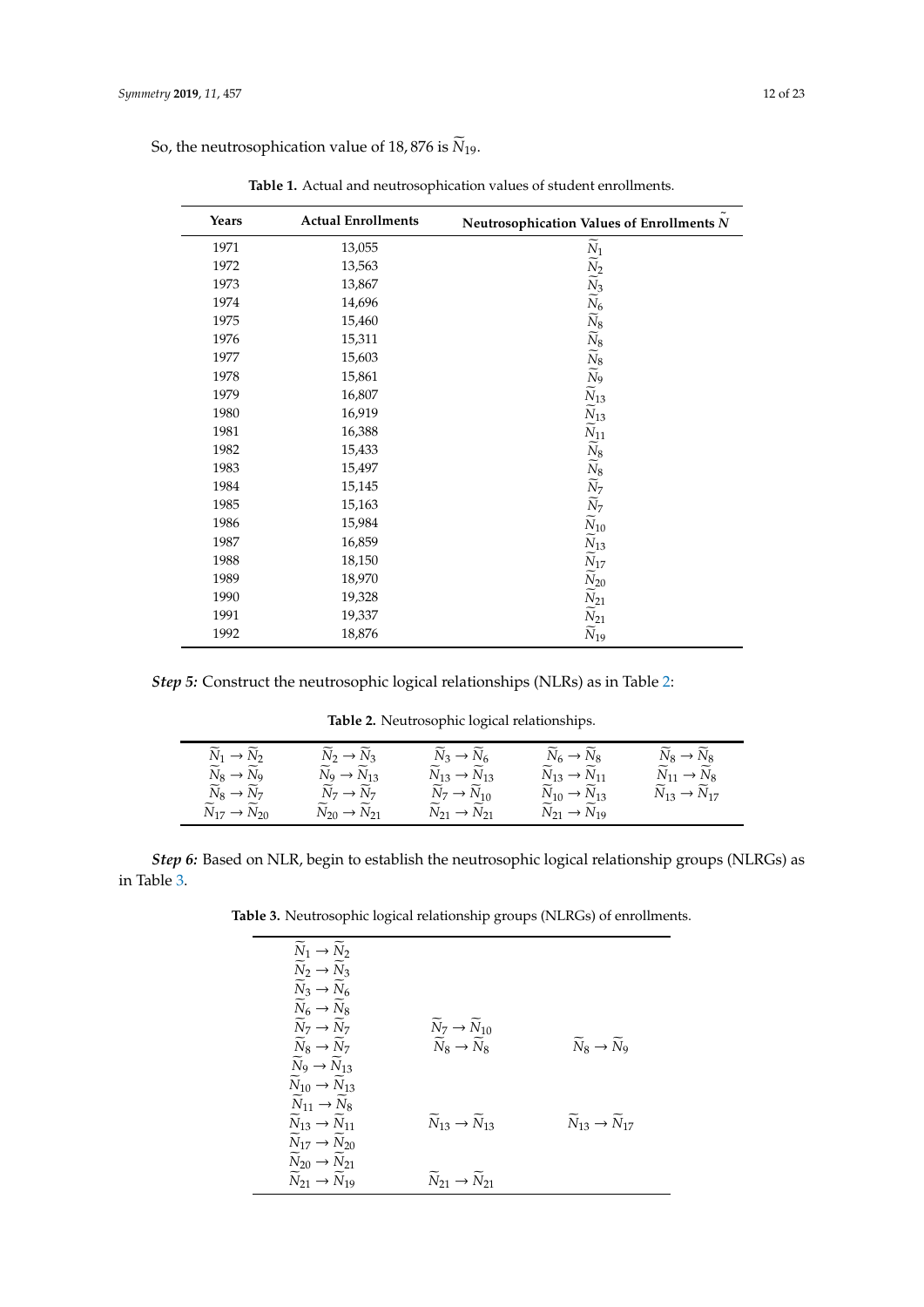| <b>Actual Enrollments</b><br><b>Forecasted Values of Enrollments</b><br>Years<br>13,055<br>1971<br>1972<br>13,563<br>13,650<br>1973<br>13,867<br>13,950<br>1974<br>14,696<br>14,850 |  |
|-------------------------------------------------------------------------------------------------------------------------------------------------------------------------------------|--|
|                                                                                                                                                                                     |  |
|                                                                                                                                                                                     |  |
|                                                                                                                                                                                     |  |
|                                                                                                                                                                                     |  |
|                                                                                                                                                                                     |  |
| 1975<br>15,460<br>15,450                                                                                                                                                            |  |
| 1976<br>15,311<br>15,450                                                                                                                                                            |  |
| 15,603<br>1977<br>15,450                                                                                                                                                            |  |
| 1978<br>15,861<br>15,450                                                                                                                                                            |  |
| 1979<br>16,807<br>16,950                                                                                                                                                            |  |
| 1980<br>16,919<br>17,150                                                                                                                                                            |  |
| 16,388<br>17,150<br>1981                                                                                                                                                            |  |
| 1982<br>15,433<br>15,450                                                                                                                                                            |  |
| 1983<br>15,497<br>15,450                                                                                                                                                            |  |
| 1984<br>15,145<br>15,450                                                                                                                                                            |  |
| 1985<br>15,163<br>15,600                                                                                                                                                            |  |
| 1986<br>15,984<br>15,600                                                                                                                                                            |  |
| 16,859<br>1987<br>16,950                                                                                                                                                            |  |
| 1988<br>18,150<br>17,150                                                                                                                                                            |  |
| 18,970<br>19,050<br>1989                                                                                                                                                            |  |
| 1990<br>19,328<br>19,350                                                                                                                                                            |  |
| 19,337<br>19,050<br>1991                                                                                                                                                            |  |
| 1992<br>18,876<br>19,050                                                                                                                                                            |  |

<span id="page-12-0"></span>*Step 7:* Calculate the forecasted values as in Table [4:](#page-12-0)

**Table 4.** Actual and forecasted values of enrollments.

To calculate the forecasted value of 13,055 in year 1971, do the following:

- Look at the neutrosophication value of 13055 in year 1971 which is  $\widetilde{N}_1$  as it appears in Table [1.](#page-11-0)
- Go to NLRG which is presented in Table [3,](#page-11-2) and because  $\widetilde{N}_1$  is the first neutrosophication value of data, then it is not caused by any other value (i.e.,  $\neq \rightarrow \widetilde{N}_1$ ) as in Table [3.](#page-11-2)

Therefore, the forecasted value of 13,055 is—Which means leaving it empty, as we illustrated in Step 7, Rule 1 of the proposed algorithm.

Also, to calculate the forecasted value of 13,563 in year 1972, do the following:

- Look at the neutrosophication value of 13,563 in year 1972 which is  $\widetilde{N}_2$  as it appears in Table [1,](#page-11-0) and because  $\widetilde{N}_2$  is caused by  $\widetilde{N}_1$  (i.e.,  $\widetilde{N}_1 \rightarrow \widetilde{N}_2$ ), then
- Go to Table [3,](#page-11-2) and look at the NLRG which starts with  $\widetilde{N}_1$ , and we noted that it is  $\widetilde{N}_1 \to \widetilde{N}_2$ . Then the forecasted value of 13,563 is the middle value of  $\widetilde{N}_2$ .

Another illustrating example for calculating the forecasted value of 18,876 in year 1992:

- Look at the neutrosophication value of 18,876 in year 1992 which is  $\widetilde{N}_{19}$  as it appears in Table [1.](#page-11-0) Since  $\widetilde{N}_{19}$  is caused by  $\widetilde{N}_{21}$ , then
- Go to Table [3,](#page-11-2) and look at the NLRG which starts with  $\widetilde{N}_{21}$  (i.e.,  $\widetilde{N}_{21} \to \widetilde{N}_{19}$ ,  $\widetilde{N}_{21} \to \widetilde{N}_{21}$ ). Then the forecasted value of 18876 is the average of the middle values of  $\widetilde{N}_{19}$ ,  $\widetilde{N}_{21}$ , and it will equal 19,050.

The other forecasted values are calculated in the same manner. The actual and forecasted values of enrollments appear in Figure [1.](#page-13-0)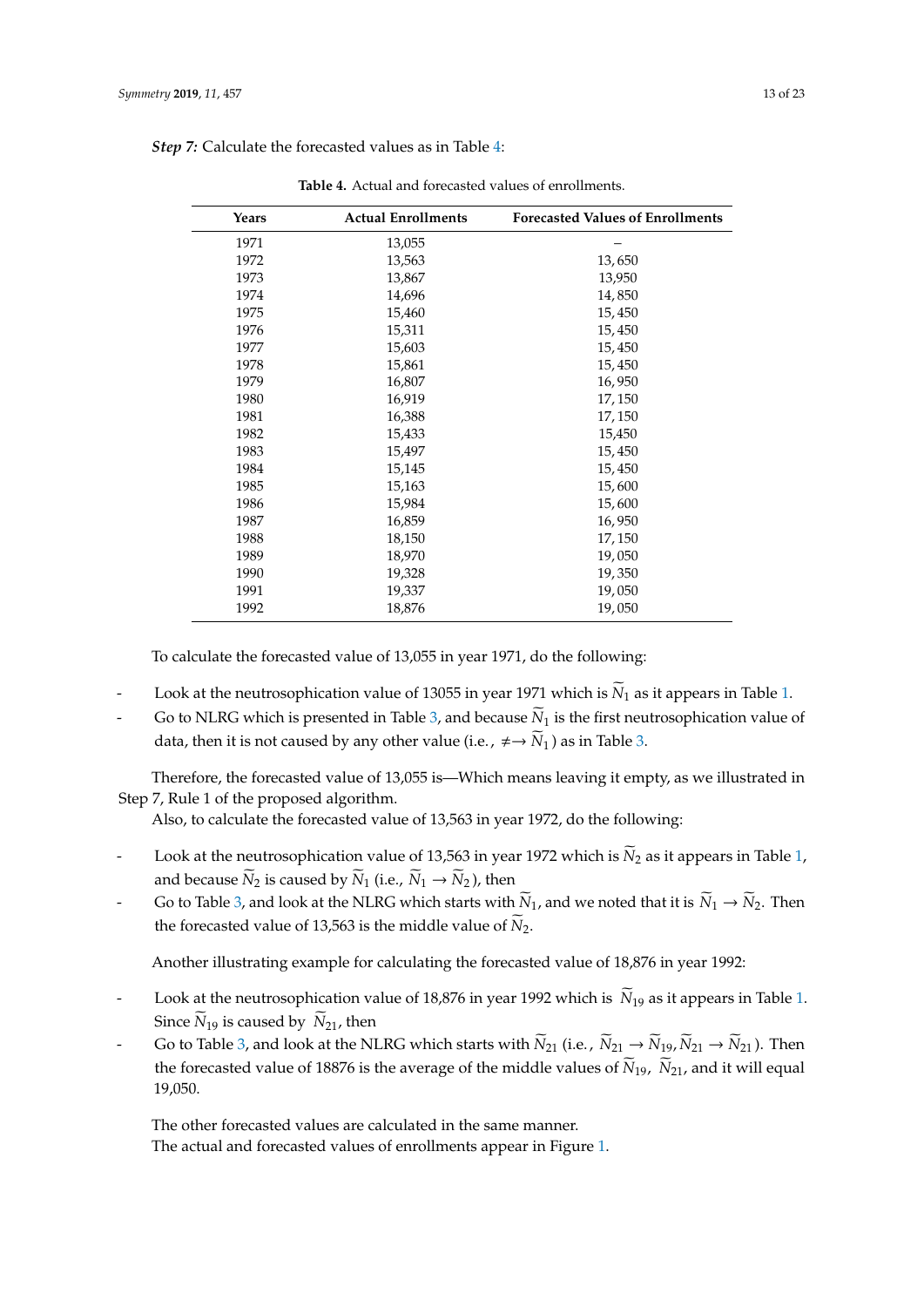<span id="page-13-0"></span>



 $\frac{1}{\pi}$  channel with the models in [14.17.43, 46], are presented in Table 5 data obtained with the models in [14,17,43–46], are presented in Table 5. data obtained with the models in [\[14](#page-21-0)[,17,](#page-21-16)[43–](#page-22-4)[46\]](#page-22-5), are presented in Table [5.](#page-13-1) The forecasted enrollment data obtained with the suggested method, along with the forecasted

<span id="page-13-1"></span>

| <b>Actual Values</b><br>Years |        | <b>Forecasted Values</b> |          |        |           |           |        |        |
|-------------------------------|--------|--------------------------|----------|--------|-----------|-----------|--------|--------|
|                               |        | Proposed                 | $[43]$   | [44]   | <b>45</b> | $[46]$    | $[14]$ | $[17]$ |
| 1971                          | 13,055 |                          |          |        |           |           |        |        |
| 1972                          | 13,563 | 13,650                   | 14,242.0 | 14,025 | 13,250    | 14,031.35 | 14,586 | 13,693 |
| 1973                          | 13,867 | 13,950                   | 14,242.0 | 14,568 | 13,750    | 14,795.36 | 14,586 | 13,693 |
| 1974                          | 14,696 | 14,850                   | 14,242.0 | 14,568 | 13,750    | 14,795.36 | 15,363 | 14,867 |
| 1975                          | 15,460 | 15,450                   | 15,774.3 | 15,654 | 14,500    | 14,795.36 | 15,363 | 15,287 |
| 1976                          | 15,311 | 15,450                   | 15,774.3 | 15,654 | 15,375    | 16,406.57 | 15,442 | 15,376 |
| 1977                          | 15,603 | 15,450                   | 15,774.3 | 15,654 | 15,375    | 16,406.57 | 15,442 | 15,376 |
| 1978                          | 15,861 | 15,450                   | 15,774.3 | 15,654 | 15,625    | 16,406.57 | 15,442 | 15,376 |
| 1979                          | 16,807 | 16,950                   | 16,146.5 | 16,197 | 15,875    | 16,406.57 | 15,442 | 16,523 |
| 1980                          | 16,919 | 17,150                   | 16,988.3 | 17,283 | 16,833    | 17,315.29 | 17,064 | 16,606 |
| 1981                          | 16,388 | 17,150                   | 16,988.3 | 17,283 | 16,833    | 17,315.29 | 17,064 | 17,519 |
| 1982                          | 15,433 | 15,450                   | 16,146.5 | 16,197 | 16,500    | 17,315.29 | 15,438 | 16,606 |
| 1983                          | 15,497 | 15,450                   | 15,474.3 | 15,654 | 15,500    | 16,406.57 | 15,442 | 15,376 |
| 1984                          | 15,145 | 15,450                   | 15,474.3 | 15,654 | 15,500    | 16,406.57 | 15,442 | 15,376 |
| 1985                          | 15,163 | 15,600                   | 15,474.3 | 15,654 | 15,125    | 16,406.57 | 15,363 | 15,287 |
| 1986                          | 15,984 | 15,600                   | 15,474.3 | 15,654 | 15,125    | 16,406.57 | 15,363 | 15,287 |
| 1987                          | 16,859 | 16,950                   | 16,146.5 | 15,654 | 16,833    | 16,406.57 | 15,438 | 16,523 |
| 1988                          | 18,150 | 17,150                   | 16,988.3 | 16,197 | 16,667    | 17,315.29 | 17,064 | 17,519 |
| 1989                          | 18,970 | 19,050                   | 19,144.0 | 17,283 | 18,125    | 19,132.79 | 19,356 | 19,500 |
| 1990                          | 19,328 | 19,350                   | 19,144.0 | 18,369 | 18,750    | 19,132.79 | 19,356 | 19,000 |
| 1991                          | 19,337 | 19,050                   | 19,144.0 | 19,454 | 19,500    | 19,132.79 | 19,356 | 19,500 |
| 1992                          | 18,876 | 19,050                   | 19,144.0 | 19,454 | 19,500    | 19,132.79 | 19,356 | 19,500 |

**Table 5.** Forecasted values by suggested method and other methods.

By comparing the proposed method with other existing methods in Table [5,](#page-13-1) the RMSE and AFE tools confirm that the suggested method is better than others, as shown in Table [6.](#page-13-2)

<span id="page-13-2"></span>

| <b>Tool</b> | Proposed | [43]   | <b>44</b> | <b>45</b> | <b>46</b>      | [14]   | [17]   |
|-------------|----------|--------|-----------|-----------|----------------|--------|--------|
| <b>RMSE</b> | 342.68   | 478.45 | 781.47    | 646.67    | 805.17<br>4.28 | 642.68 | 493.56 |
| AFE $(%)$   | 1.44     | 2.39   | 3.61      | 2.98      |                | 2.96   | 2.33   |

We combined forecasted values with respect to all methods in Figure [2.](#page-14-0)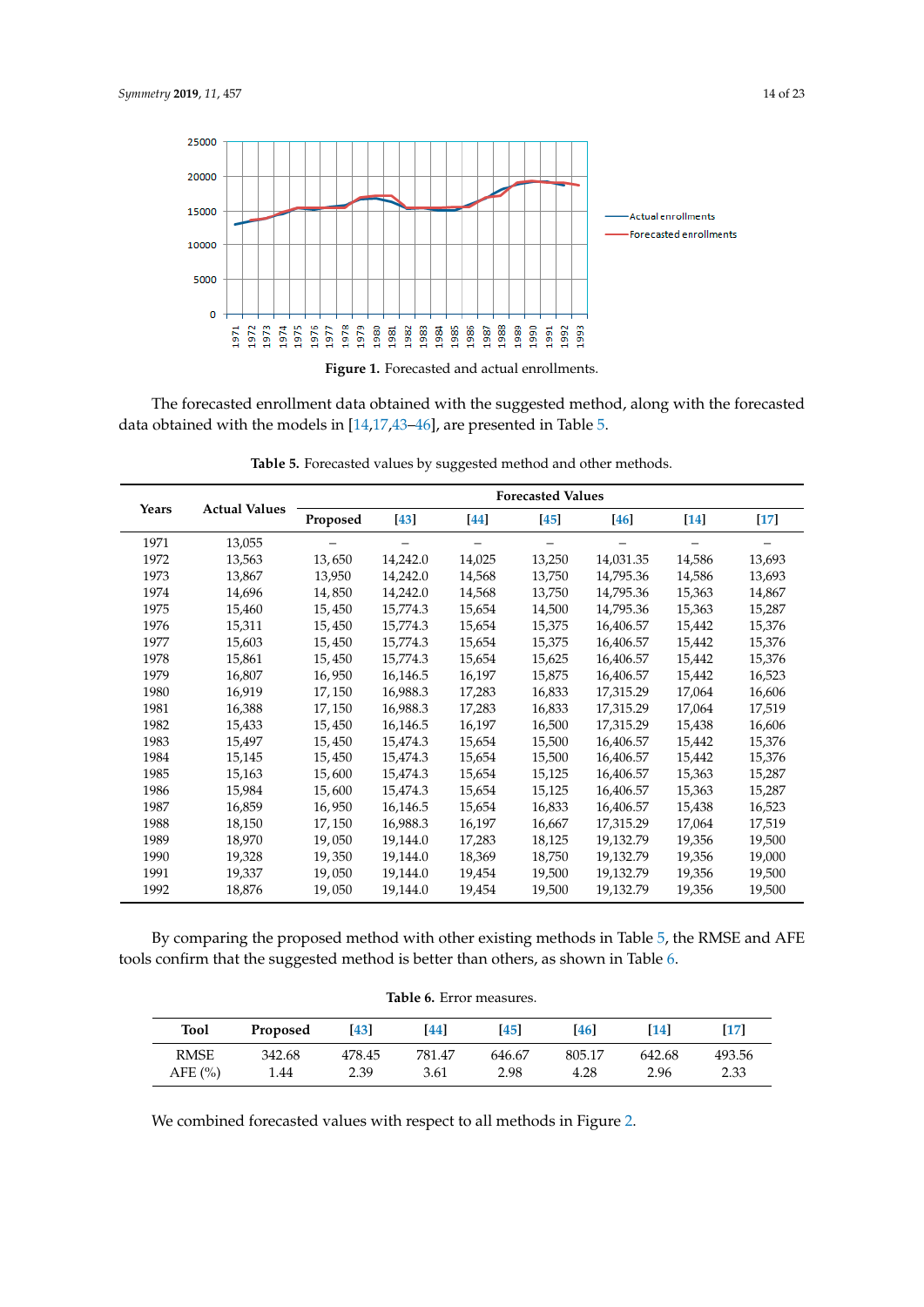<span id="page-14-0"></span>

**Figure 2.** Comparison figures between all forecasted values. **Figure 2.** Comparison figures between all forecasted values.

<span id="page-14-1"></span>If we plan to find the second-order neutrosophic logical relationships of the previous example by applying the proposed method of forecasting based on the second-order NTS, they are as shown in Table [7.](#page-14-1)

#### **Table 7.** Second-order NLR.

$$
\begin{array}{rcl}\n\widetilde{N}_1, \widetilde{N}_2 &\rightarrow \widetilde{N}_3 \\
\widetilde{N}_2, \widetilde{N}_3 &\rightarrow \widetilde{N}_6 \\
\widetilde{N}_3, \widetilde{N}_6 &\rightarrow \widetilde{N}_8 \\
\widetilde{N}_5, \widetilde{N}_8 &\rightarrow \widetilde{N}_8 \\
\widetilde{N}_6, \widetilde{N}_8 &\rightarrow \widetilde{N}_8 \\
\widetilde{N}_8, \widetilde{N}_8 &\rightarrow \widetilde{N}_9 \\
\widetilde{N}_8, \widetilde{N}_9 &\rightarrow \widetilde{N}_{13} \\
\widetilde{N}_9, \widetilde{N}_{13} &\rightarrow \widetilde{N}_{13} \\
\widetilde{N}_9, \widetilde{N}_{13} &\rightarrow \widetilde{N}_{13} \\
\widetilde{N}_9, \widetilde{N}_{13} &\rightarrow \widetilde{N}_{13} \\
\widetilde{N}_9, \widetilde{N}_9 &\rightarrow \widetilde{N}_8 \\
\widetilde{N}_8, \widetilde{N}_8 &\rightarrow \widetilde{N}_7 \\
\widetilde{N}_8, \widetilde{N}_8 &\rightarrow \widetilde{N}_7 \\
\widetilde{N}_8, \widetilde{N}_7 &\rightarrow \widetilde{N}_{10} \\
\widetilde{N}_7, \widetilde{N}_7 &\rightarrow \widetilde{N}_{10} \\
\widetilde{N}_7, \widetilde{N}_1 &\rightarrow \widetilde{N}_{13} \\
\widetilde{N}_{10}, \widetilde{N}_{13} &\rightarrow \widetilde{N}_{17} \\
\widetilde{N}_{13}, \widetilde{N}_{17} &\rightarrow \widetilde{N}_{20} \\
\widetilde{N}_{17}, \widetilde{N}_{20} &\rightarrow \widetilde{N}_{21} \\
\widetilde{N}_{20}, \widetilde{N}_{21} &\rightarrow \widetilde{N}_{21} \\
\widetilde{N}_{21}, \widetilde{N}_{21} &\rightarrow \widetilde{N}_{19}\n\end{array}
$$

The second-order neutrosophic logical relationship groups of the previous example are as shown in Table [8.](#page-15-0)

We compared forecasted values of enrollments based on the second order of neutrosophic logical relationship groups of the proposed method with the method of second order presented by Gautam and Singh [\[47\]](#page-22-8). The results are shown in Table [9.](#page-15-1)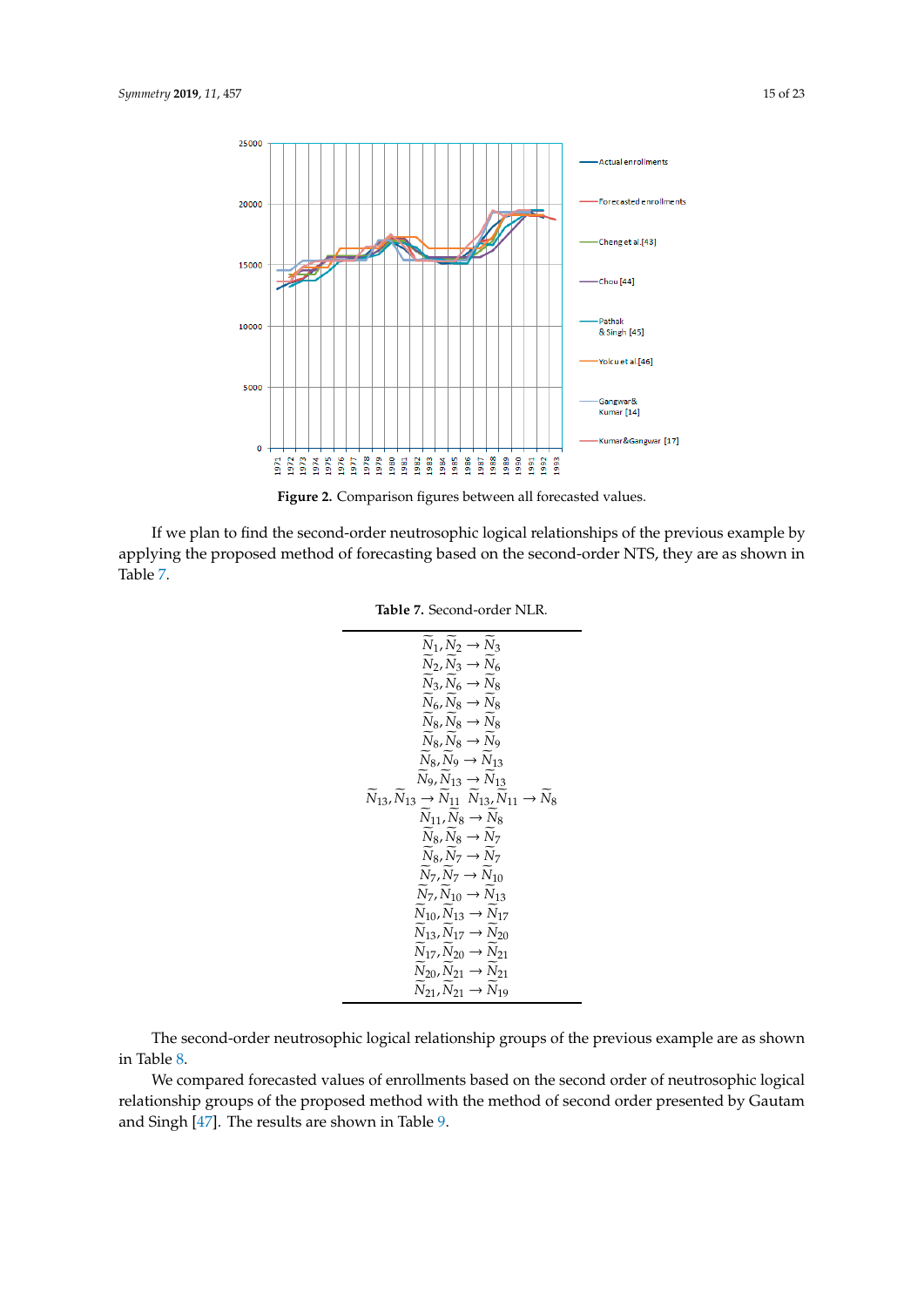$\widetilde{N}_8$ ,  $\widetilde{N}_9 \rightarrow \widetilde{N}_{13}$  $\widetilde{N}_9$ ,  $\widetilde{N}_{13} \rightarrow \widetilde{N}_{13}$  $\widetilde{N}_{13}, \widetilde{N}_{13} \rightarrow \widetilde{N}_{11}$  $\widetilde{N}_{13}, \widetilde{N}_{11} \rightarrow \widetilde{N}_{8}$  $\widetilde{N}_{11}, \widetilde{N}_{8} \rightarrow \widetilde{N}_{8}$  $\widetilde{N}_8, \widetilde{N}_7 \rightarrow \widetilde{N}_7$  $\widetilde{N}_7, \widetilde{N}_7 \rightarrow \widetilde{N}_{10}$  $\widetilde{N}_7, \widetilde{N}_{10} \rightarrow \widetilde{N}_{13}$  $\widetilde{N}_{10}$ ,  $\widetilde{N}_{13} \rightarrow \widetilde{N}_{17}$  $\widetilde{N}_{13}$ ,  $\widetilde{N}_{17} \rightarrow \widetilde{N}_{20}$  $\widetilde{N}_{17}, \widetilde{N}_{20} \rightarrow \widetilde{N}_{21}$  $\widetilde{N}_{20}, \widetilde{N}_{21} \rightarrow \widetilde{N}_{21}$  $\widetilde{N}_{21}, \widetilde{N}_{21} \rightarrow \widetilde{N}_{19}$ 

<span id="page-15-0"></span>

| $N_1, N_2 \rightarrow N_3$ |                            |          |
|----------------------------|----------------------------|----------|
| $N_2, N_3 \rightarrow N_6$ |                            |          |
| $N_3, N_6 \rightarrow N_8$ |                            |          |
| $N_6, N_8 \rightarrow N_8$ |                            |          |
| $N_8, N_8 \rightarrow N_8$ | $N_8, N_8 \rightarrow N_9$ | $N_8, N$ |
|                            |                            |          |

 $\widetilde{N}_8, \widetilde{N}_8 \to \widetilde{N}_9$   $\qquad \qquad \widetilde{N}_8, \widetilde{N}_8 \to \widetilde{N}_7$ 

**Table 8.** Second-order NLRGs.

<span id="page-15-1"></span>**Table 9.** Actual and forecasted values of enrollments based on the second order of the proposed method vs. the Gautam and Singh [\[47\]](#page-22-8) method.

| Years | <b>Actual Enrollments</b> | Second-Order Forecasted Values of the<br><b>Proposed Method</b> | Forecasted Values in [47] |
|-------|---------------------------|-----------------------------------------------------------------|---------------------------|
| 1971  | 13,055                    |                                                                 |                           |
| 1972  | 13,563                    |                                                                 |                           |
| 1973  | 13,867                    | 13,950                                                          | 13,800                    |
| 1974  | 14,696                    | 14,850                                                          | 14,400                    |
| 1975  | 15,460                    | 15,450                                                          | 15,300                    |
| 1976  | 15,311                    | 15,450                                                          | 15,300                    |
| 1977  | 15,603                    | 15,450                                                          | 15,600                    |
| 1978  | 15,861                    | 15,450                                                          | 15,600                    |
| 1979  | 16,807                    | 16,950                                                          | 16,800                    |
| 1980  | 16,919                    | 16,950                                                          | 16,800                    |
| 1981  | 16,388                    | 16,350                                                          | 16,200                    |
| 1982  | 15,433                    | 15,450                                                          | 15,300                    |
| 1983  | 15,497                    | 15,450                                                          | 15,300                    |
| 1984  | 15,145                    | 15,450                                                          | 15,000                    |
| 1985  | 15,163                    | 15, 150                                                         | 15,000                    |
| 1986  | 15,984                    | 16,050                                                          | 15,900                    |
| 1987  | 16,859                    | 16,950                                                          | 16,800                    |
| 1988  | 18,150                    | 18, 150                                                         | 18,000                    |
| 1989  | 18,970                    | 19,050                                                          | 18,900                    |
| 1990  | 19,328                    | 19,350                                                          | 19,200                    |
| 1991  | 19,337                    | 19,350                                                          | 19,200                    |
| 1992  | 18,876                    | 18,750                                                          | 18,600                    |

<span id="page-15-2"></span>The MSE and AFE of the two methods are presented in Table [10.](#page-15-2)

**Table 10.** Error measures of the proposed method and the Gautam and Singh method [\[47\]](#page-22-8).

| <b>Tool</b> | Proposed | $[47]$   |
|-------------|----------|----------|
| <b>MSE</b>  | 19,823.4 | 24,443.4 |
| AFE $(\% )$ | 0.60     | 0.81     |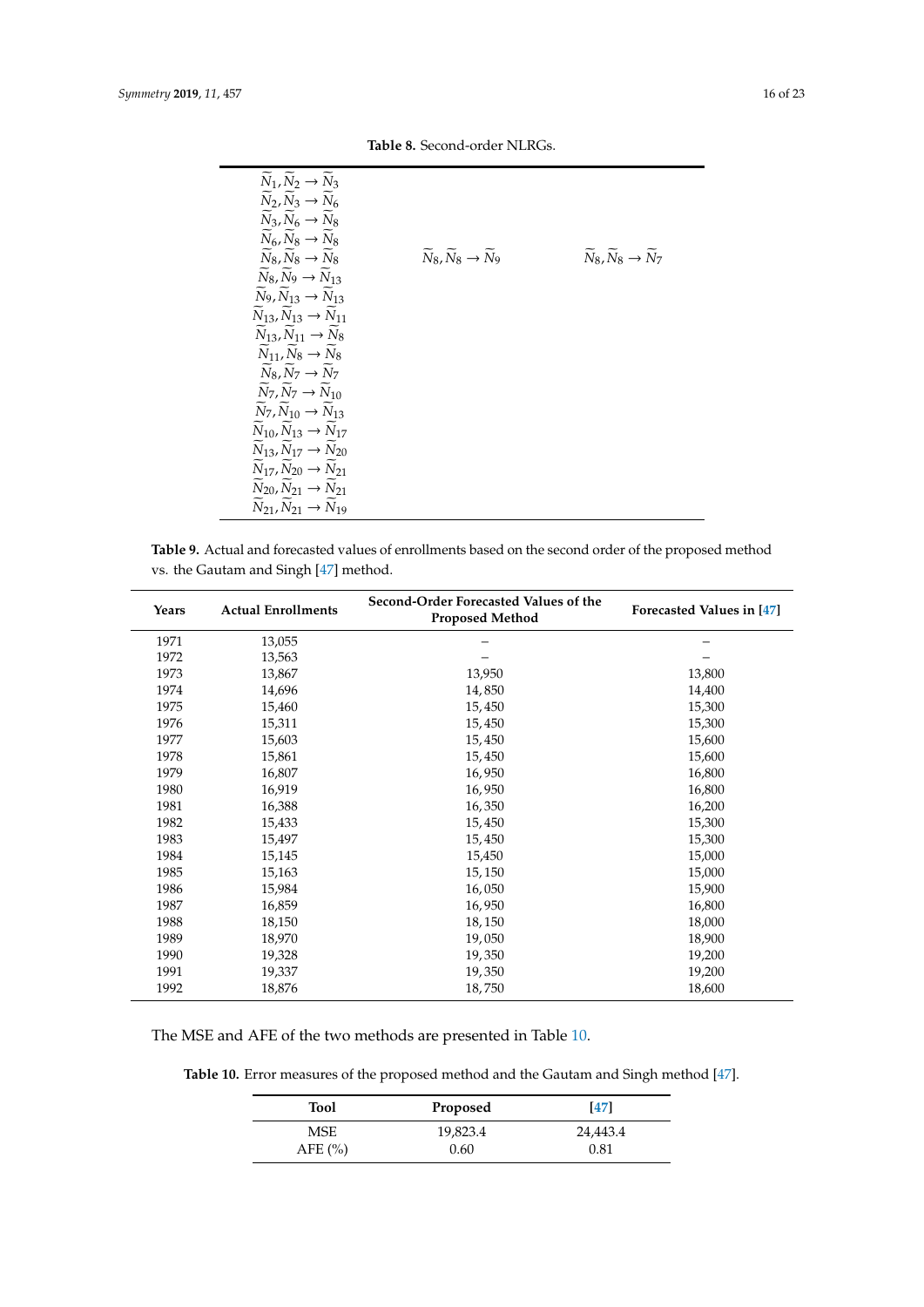From Table [10,](#page-15-2) it appears that our proposed method of second order is also better than the proposed method of second order presented by Gautam and Singh [\[47\]](#page-22-8).

<span id="page-16-0"></span>In addition, the third-order neutrosophic logical relationship groups of the previous example are constructed and shown in Table [11.](#page-16-0)

| $N_1, N_2, N_3 \to N_6$<br>$\widetilde{N}_2, \widetilde{N}_3, \widetilde{N}_6 \rightarrow \widetilde{N}_8$<br>$N_3, N_6, N_8 \rightarrow N_8$<br>$N_6, N_8, N_8 \rightarrow N_8$<br>$N_8, N_8, N_8 \rightarrow N_9$<br>$N_8, N_8, N_9 \to N_{13}$<br>$N_8, N_9, N_{13} \rightarrow N_{13}$<br>$\widetilde{N}_9, \widetilde{N}_{13}, \widetilde{N}_{13} \rightarrow \widetilde{N}_{11}$<br>$N_{13}, N_{13}, N_{11} \rightarrow N_8$<br>$N_{13}, N_{11}, N_8 \rightarrow N_8$<br>$N_{11}, N_8, N_8 \to N_7$<br>$N_8, N_8, N_7 \rightarrow N_7$<br>$N_8, N_7, N_7 \to N_{10}$<br>$N_7, N_7, N_{10} \rightarrow N_{13}$<br>$N_7, N_{10}, N_{13} \rightarrow N_{17}$<br>$N_{10}$ , $N_{13}$ , $N_{17} \rightarrow N_{20}$ |
|----------------------------------------------------------------------------------------------------------------------------------------------------------------------------------------------------------------------------------------------------------------------------------------------------------------------------------------------------------------------------------------------------------------------------------------------------------------------------------------------------------------------------------------------------------------------------------------------------------------------------------------------------------------------------------------------------------------------|
|                                                                                                                                                                                                                                                                                                                                                                                                                                                                                                                                                                                                                                                                                                                      |
| $N_{13}$ , $N_{17}$ , $N_{20} \rightarrow N_{21}$<br>$N_{17}$ , $N_{20}$ , $N_{21} \rightarrow N_{21}$                                                                                                                                                                                                                                                                                                                                                                                                                                                                                                                                                                                                               |
| $N_{20}$ , $N_{21}$ , $N_{21} \rightarrow N_{19}$                                                                                                                                                                                                                                                                                                                                                                                                                                                                                                                                                                                                                                                                    |
|                                                                                                                                                                                                                                                                                                                                                                                                                                                                                                                                                                                                                                                                                                                      |

We also compared the forecasted values of enrollments based on the third order of neutrosophic logical relationship groups of the proposed method with the proposed methods of third order presented by [\[8](#page-20-5)[,9](#page-20-6)[,47\]](#page-22-8), and the results are shown in Table [12.](#page-16-1)

<span id="page-16-1"></span>**Table 12.** Actual and forecasted values of enrollments based on the third order of the proposed method vs. the methods presented by [\[8](#page-20-5)[,9,](#page-20-6)[47\]](#page-22-8).

| Years | Actual<br>Enrollments | Third-Order Forecasted Values of<br>the Proposed Method | Forecasted<br>Values in [47] | Forecasted<br>Values in [8] | Forecasted<br>Values in [9] |
|-------|-----------------------|---------------------------------------------------------|------------------------------|-----------------------------|-----------------------------|
| 1971  | 13,055                |                                                         |                              |                             |                             |
| 1972  | 13,563                |                                                         |                              |                             |                             |
| 1973  | 13,867                |                                                         |                              |                             |                             |
| 1974  | 14,696                | 14,850                                                  | 14,400                       | 14,500                      | 14,750                      |
| 1975  | 15,460                | 15,450                                                  | 15,300                       | 15,500                      | 15,750                      |
| 1976  | 15,311                | 15,450                                                  | 15,300                       | 15,500                      | 15,500                      |
| 1977  | 15,603                | 15,450                                                  | 15,600                       | 15,500                      | 15,500                      |
| 1978  | 15,861                | 15,750                                                  | 15,600                       | 15,500                      | 15,500                      |
| 1979  | 16,807                | 16,950                                                  | 16,800                       | 16,500                      | 16,500                      |
| 1980  | 16,919                | 16,950                                                  | 16,800                       | 16,500                      | 16,500                      |
| 1981  | 16,388                | 16,350                                                  | 16,200                       | 16,500                      | 16,500                      |
| 1982  | 15,433                | 15,450                                                  | 15,300                       | 15,500                      | 15,500                      |
| 1983  | 15,497                | 15,450                                                  | 15,300                       | 15,500                      | 15,500                      |
| 1984  | 15,145                | 15,150                                                  | 15,000                       | 15,500                      | 15,250                      |
| 1985  | 15,163                | 15,150                                                  | 15,000                       | 15,500                      | 15,500                      |
| 1986  | 15,984                | 16,050                                                  | 15,900                       | 15,500                      | 15,500                      |
| 1987  | 16,859                | 16,950                                                  | 16,800                       | 16,500                      | 16,500                      |
| 1988  | 18,150                | 18,150                                                  | 18,000                       | 18,500                      | 18,500                      |
| 1989  | 18,970                | 19,050                                                  | 18,900                       | 18,500                      | 18,500                      |
| 1990  | 19,328                | 19,350                                                  | 19,200                       | 19,500                      | 19,500                      |
| 1991  | 19,337                | 19,350                                                  | 19,200                       | 19,500                      | 19,500                      |
| 1992  | 18,876                | 18,750                                                  | 18,600                       | 18,500                      | 18,750                      |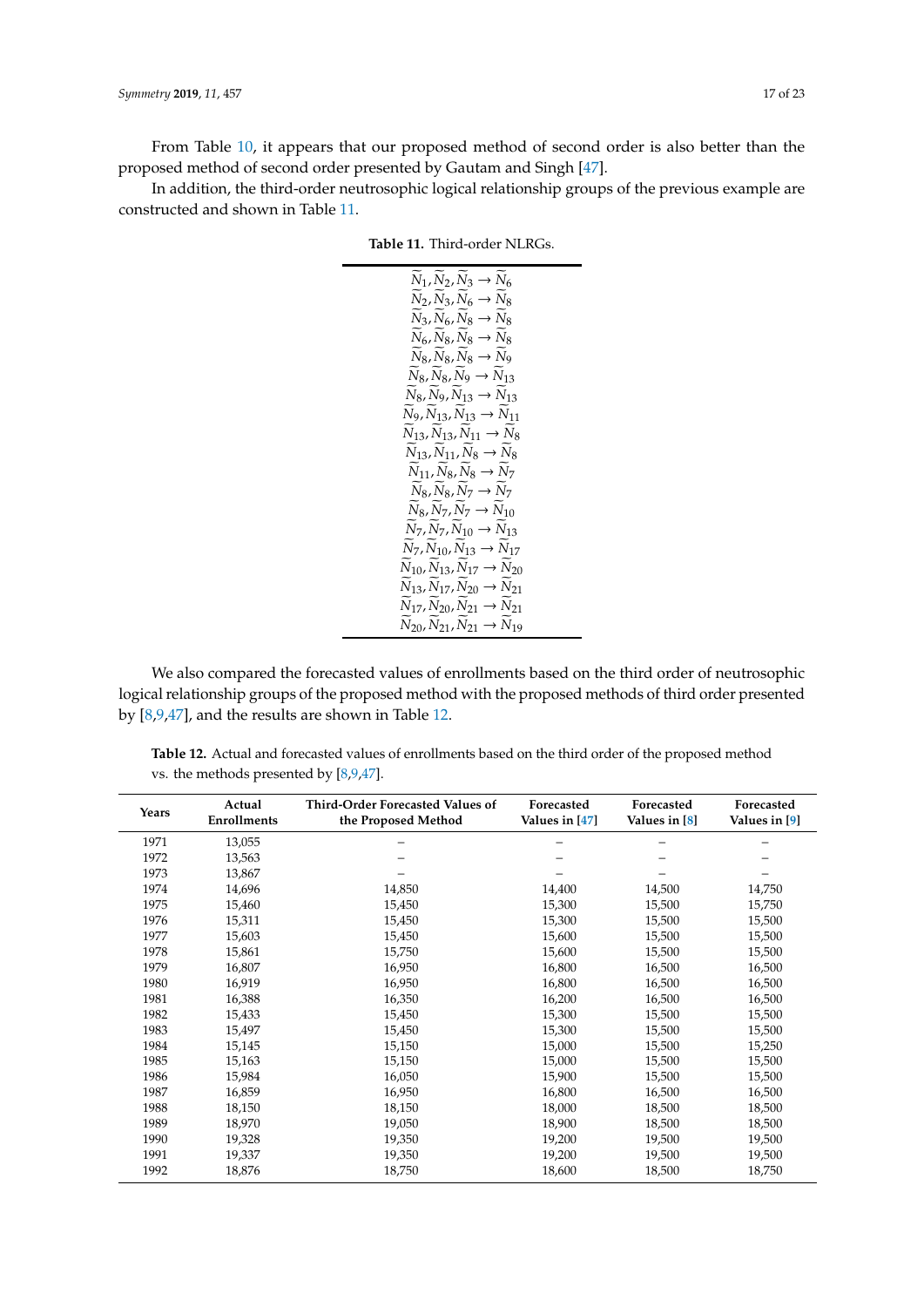<span id="page-17-0"></span>The MSE and AFE of the methods are presented in Table [13.](#page-17-0)

| <b>Tool</b> | Proposed | 471      | $\lceil 8 \rceil$ | 191    |
|-------------|----------|----------|-------------------|--------|
| <b>MSE</b>  | 7367.316 | 25,493.6 | 86,694            | 76,509 |
| AFE $(\% )$ | 0.40     | 0.82     | 1.52              | 1.40   |

**Table 13.** Error measures of the proposed method and the [\[8](#page-20-5)[,9,](#page-20-6)[47\]](#page-22-8) methods.

### *4.2. Numerical Example 2*

We verified the proposed method by solving the TAIEX2004 example [\[40\]](#page-22-1), and by putting  $D_1$ and  $D_2$  equal 56 and 61, respectively, then  $U = [5600.17, 6200.69]$ . Also we calculated the suitable length as we illustrated previously and found that it is equal to 40. Therefore, the number of triangular neutrosophic numbers is equal to 12. For these neutrosophic numbers, the decision makers determined the truth, indeterminacy, and falsity degrees equal to 0.9, 0.1, 0.1, respectively. The actual and forecasted values of the TAIEX2004 example are presented in Table [14](#page-18-0) and Figure [3.](#page-18-1)

**Table 14.** Actual and forecasted values of TAIEX2004.

| <b>Dates</b> | <b>Actual Values</b> | Forecasted Values of the Proposed Method |
|--------------|----------------------|------------------------------------------|
| 01/11/2004   | 5656.17              |                                          |
| 02/11/2004   | 5759.61              | 5760.17                                  |
| 03/11/2004   | 5862.85              | 5813.5                                   |
| 04/11/2004   | 5860.73              | 5900.17                                  |
| 05/11/2004   | 5931.31              | 5900.17                                  |
| 08/11/2004   | 5937.46              | 5903.02                                  |
| 09/11/2004   | 5945.2               | 5903.02                                  |
| 10/11/2004   | 5948.49              | 5940.17                                  |
| 11/11/2004   | 5874.52              | 5940.17                                  |
| 12/11/2004   | 5917.16              | 5903.02                                  |
| 15/11/2004   | 5906.69              | 5903.02                                  |
| 16/11/2004   | 5910.85              | 5903.02                                  |
| 17/11/2004   | 6028.68              | 5940.17                                  |
| 18/11/2004   | 6049.49              | 5940.17                                  |
| 19/11/2004   | 6026.55              | 5940.17                                  |
| 22/11/2004   | 5838.42              | 5830.17                                  |
| 23/11/2004   | 5851.1               | 5830.17                                  |
| 24/11/2004   | 5911.31              | 5903.02                                  |
| 25/11/2004   | 5855.24              | 5830.17                                  |
| 26/11/2004   | 5778.65              | 5813.5                                   |
| 29/11/2004   | 5785.26              | 5813.5                                   |
| 30/11/2004   | 5844.76              | 5860.17                                  |
| 1/12/2004    | 5798.62              | 5830.17                                  |
| 02/12/2004   | 5867.95              | 5860.17                                  |
| 03/12/2004   | 5893.27              | 5900.17                                  |
| 06/12/2004   | 5919.17              | 5900.17                                  |
| 07/12/2004   | 5925.28              | 5903.02                                  |
| 08/12/2004   | 5892.51              | 5903.02                                  |
| 09/12/2004   | 5913.97              | 5900.17                                  |
| 10/12/2004   | 5911.63              | 5903.02                                  |
| 13/12/2004   | 5878.89              | 5903.02                                  |
| 14/12/2004   | 5909.65              | 5900.17                                  |
| 15/12/2004   | 6002.58              | 5903.02                                  |
| 16/12/2004   | 6019.23              | 6040.17                                  |
| 17/12/2004   | 6009.32              | 6040.17                                  |
| 20/12/2004   | 5985.94              | 6040.17                                  |
| 21/12/2004   | 5987.85              | 6040.17                                  |
| 22/12/2004   | 6001.52              | 6040.17                                  |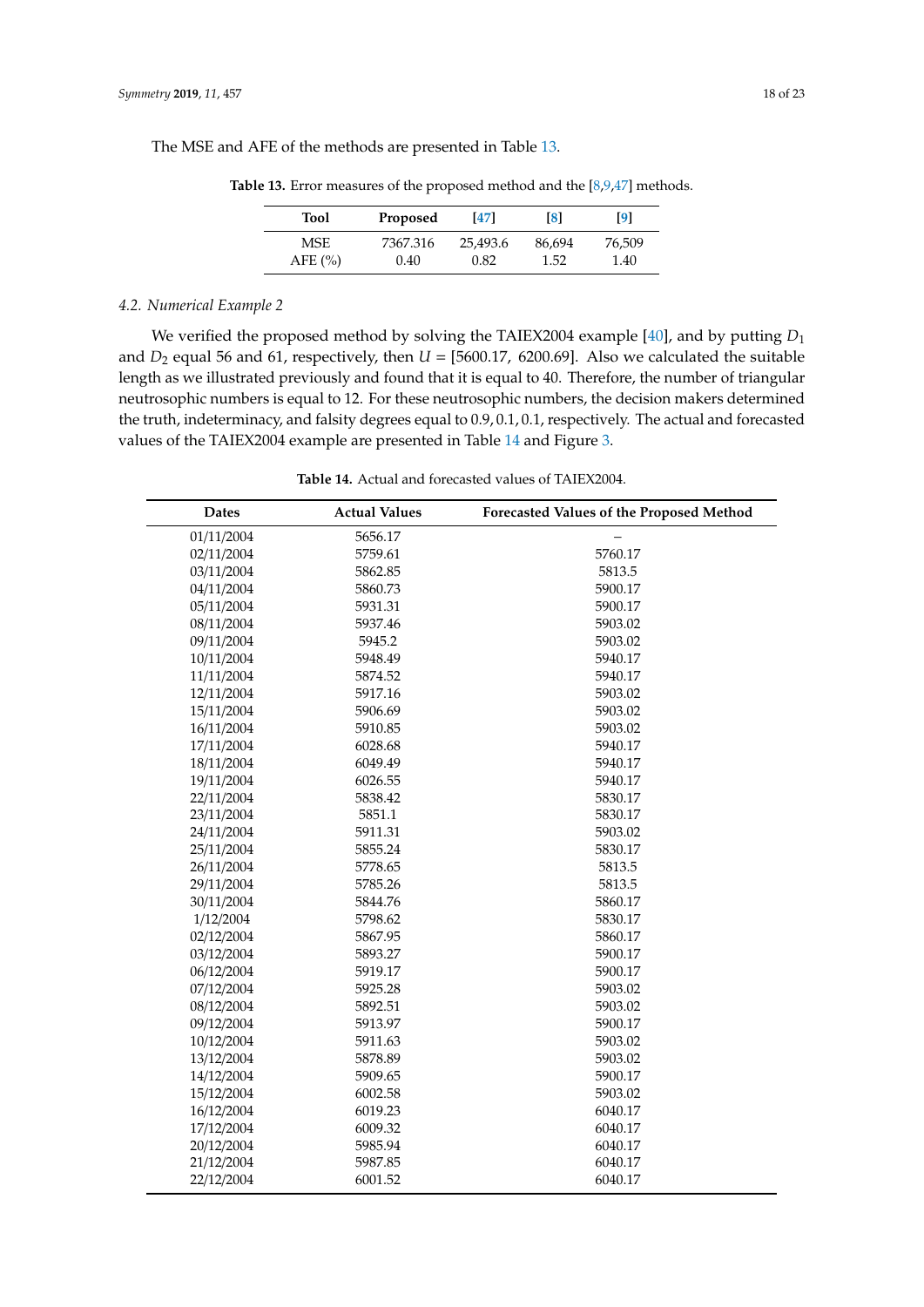<span id="page-18-0"></span>

| <b>Dates</b> | <b>Actual Values</b> | Forecasted Values of the Proposed Method |
|--------------|----------------------|------------------------------------------|
| 23/11/2004   | 5851.1               | 5830.17                                  |
| 24/11/2004   | 5911.31              | 5903.02                                  |
| 25/11/2004   | 5855.24              | 5830.17                                  |
| 26/11/2004   | 5778.65              | 5813.5                                   |
| 29/11/2004   | 5785.26              | 5813.5                                   |
| 30/11/2004   | 5844.76              | 5860.17                                  |
| 1/12/2004    | 5798.62              | 5830.17                                  |
| 02/12/2004   | 5867.95              | 5860.17                                  |
| 03/12/2004   | 5893.27              | 5900.17                                  |
| 06/12/2004   | 5919.17              | 5900.17                                  |
| 07/12/2004   | 5925.28              | 5903.02                                  |
| 08/12/2004   | 5892.51              | 5903.02                                  |
| 09/12/2004   | 5913.97              | 5900.17                                  |
| 10/12/2004   | 5911.63              | 5903.02                                  |
| 13/12/2004   | 5878.89              | 5903.02                                  |
| 14/12/2004   | 5909.65              | 5900.17                                  |
| 15/12/2004   | 6002.58              | 5903.02                                  |
| 16/12/2004   | 6019.23              | 6040.17                                  |
| 17/12/2004   | 6009.32              | 6040.17                                  |
| 20/12/2004   | 5985.94              | 6040.17                                  |
| 21/12/2004   | 5987.85              | 6040.17                                  |
| 22/12/2004   | 6001.52              | 6040.17                                  |
| 23/12/2004   | 5997.67              | 6040.17                                  |
| 24/12/2004   | 6019.42              | 6040.17                                  |
| 27/12/2004   | 5985.94              | 6040.17                                  |
| 28/12/2004   | 6000.57              | 6040.17                                  |
| 29/12/2004   | 6088.49              | 6040.17                                  |
| 30/12/2004   | 6100.86              | 6080.17                                  |
| 31/12/2004   | 6139.69              | 6080.17                                  |

**Table 14.** *Cont*.

<span id="page-18-1"></span>

**Figure 3.** Actual and forecasted values of TAIEX2004. **Figure 3.** Actual and forecasted values of TAIEX2004.

The RMSE and AFE of the proposed method are presented in Tabl[e 15](#page-19-0). The RMSE and AFE of the proposed method are presented in Table 15.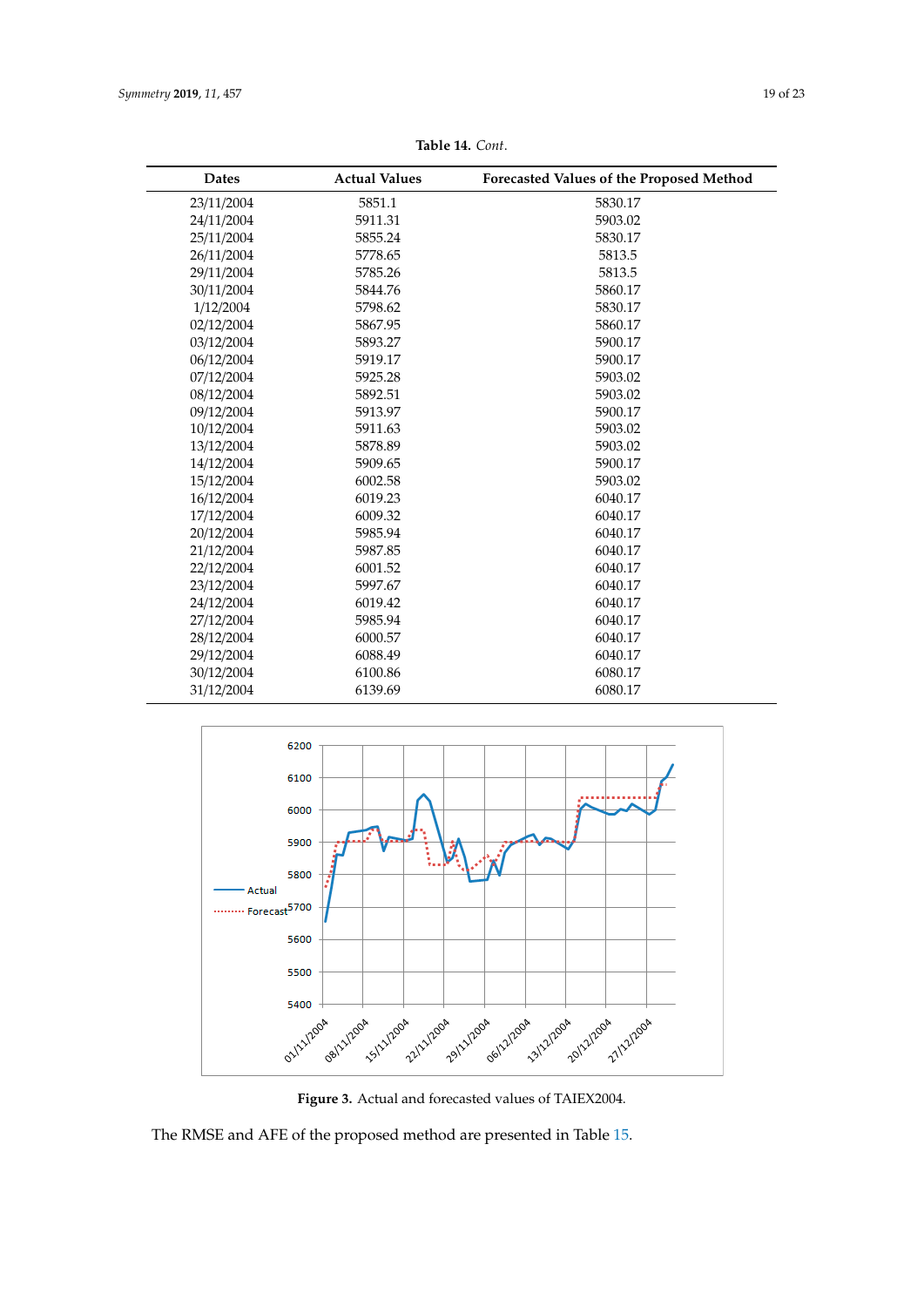**Tool Proposed** RMSE 42.05

AFE (%) 0.005

**Table 15.** Error measures of the proposed method.

<span id="page-19-0"></span>To confirm the performance of the suggested method, we compared it with other existing methods and the results are shown in Table [16](#page-19-1) and Figure [4.](#page-19-2)

<span id="page-19-1"></span>**Table 16.** Error measures of the proposed method and other existing methods which solved the TAIEX2004 example.

| Methods                      | <b>RMSE</b> |
|------------------------------|-------------|
| Guan et al.'s method [40]    | 53.01       |
| Huarng et al.'s method [48]  | 73.57       |
| Chen and Kao's method [49]   | 58.17       |
| Cheng et al.'s method [50]   | 54.24       |
| Chen et al.'s method [51]    | 56.16       |
| Chen and Chang's method [52] | 60.48       |
| Chen and Chen's method [53]  | 61.94       |
| Yu and Huarng's method [54]  | 55.91       |
| Proposed method              | 42.05       |

<span id="page-19-2"></span>

# **RMSE of diffrent methods**

to compare and identify how all the methods can manage error reduction. The RMSE is a common approach used in financial analysis [\[55\]](#page-22-16). Compared with the existing methods as shown in Table 16, our proposed method can offer the least presence of errors since it has the most minimized RMSE. In other words, our method appears to be performing the best in reducing errors and ensuring all our analyses are accurate with insights. This may provide a new insight for business intelligence with artificial intelligence, cloud computing, and neutrosophic research. TAIEX2004 is used as a baseline to compare our method with other competitive methods,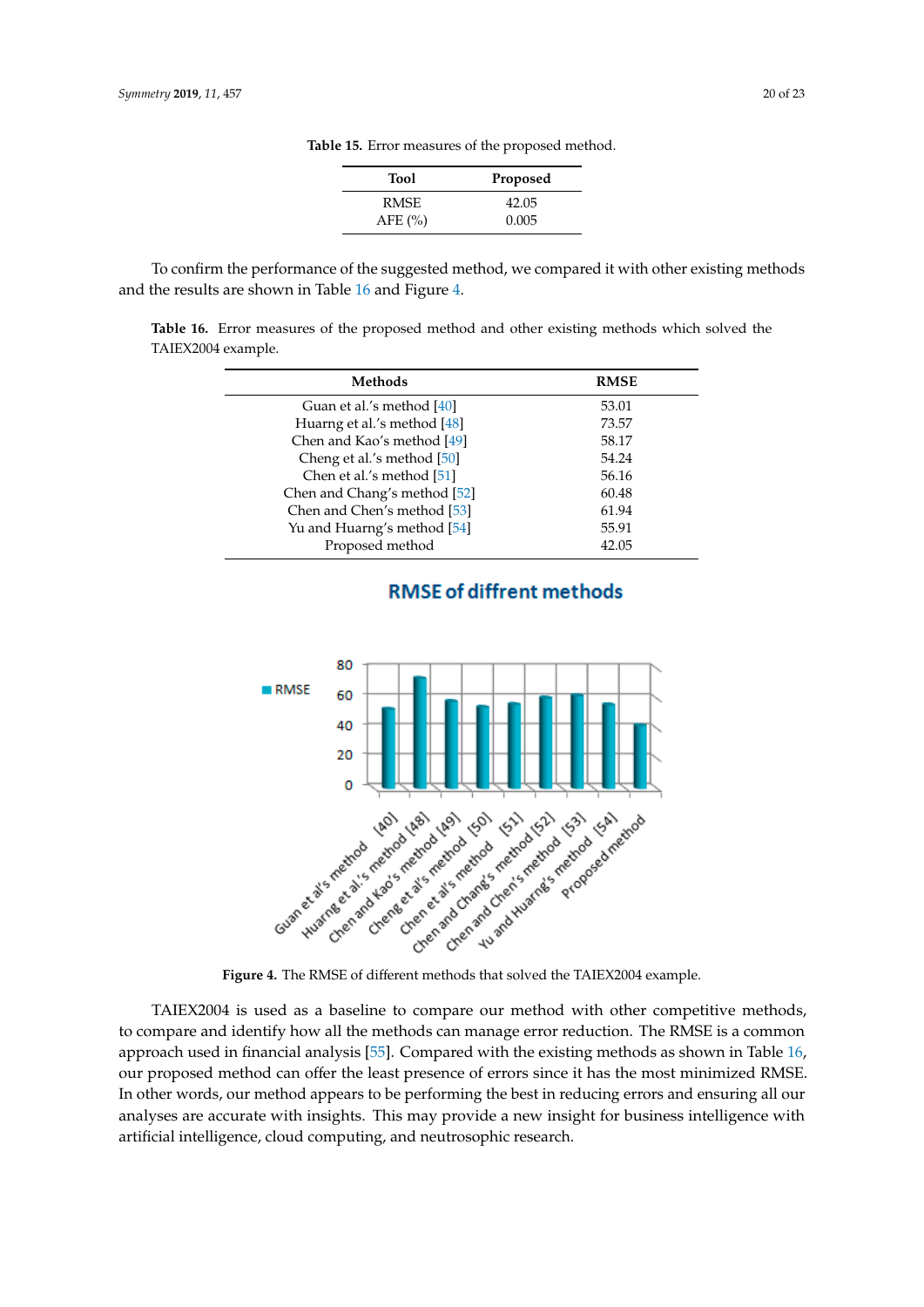#### <span id="page-20-11"></span>**5. Conclusion and Future Directions**

The objective of this research was to enhance the accuracy rates of forecasting, since the forecasting accuracy rates in the existing approaches of fuzzy and intuitionistic fuzzy time series were not accurate enough. Thus, in this research we introduced the notion of first-and high-order neutrosophic time series data by defining the fitting length of intervals and proposing a novel method for calculating forecasted values. In order to obtain truth, indeterminacy, and falsity membership degrees of historical data, we defined triangular neutrosophic numbers. The neutrosophication process of historical time series data depends on the biggest score function of the triangular neutrosophic numbers. For the deneutrosophication process of first- and high-order NTS, we used simple arithmetic computations. The suggested approach of first- and high-order neutrosophic time series proved its superiority against other existing methods in the field of fuzzy, intuitionistic fuzzy, and neutrosophic time series. In the future, we plan to apply meta-heuristic optimization techniques for improving the accuracy of the suggested method. We will apply this model for predicting other time series, such as demand forecasting, electricity consumption, etc. Furthermore, we may consider using other approaches for comparing similarities of historical data, like information entropy.

**Author Contributions:** All authors contributed equally to this research. The individual responsibilities and contribution of all authors can be described as follows: the idea of this entire paper was put forward by M.A.-B. and M.M.; V.C. completed the preparatory work of the paper. F.S. analyzed the existing work. The revision and submission of this paper was completed by F.S. and M.A.-B.

**Funding:** This research received no external funding.

**Acknowledgments:** The authors are very thankful to the reviewers for their constructive suggestion to improve the quality of this research.

**Conflicts of Interest:** The authors declare no conflict of interest.

#### **References**

- <span id="page-20-0"></span>1. Song, Q.; Chissom, B.S. Forecasting enrollments with fuzzy time series—Part I. *Fuzzy Sets Syst.* **1993**, *54*, 1–9. [\[CrossRef\]](http://dx.doi.org/10.1016/0165-0114(93)90355-L)
- <span id="page-20-1"></span>2. Song, Q.; Chissom, B.S. Forecasting enrollments with fuzzy time series—Part II. *Fuzzy Sets Syst.* **1994**, *62*, 1–8. [\[CrossRef\]](http://dx.doi.org/10.1016/0165-0114(94)90067-1)
- <span id="page-20-2"></span>3. Chen, S.M. Forecasting enrollments based on fuzzy time series. *Fuzzy Sets Syst.* **1996**, *81*, 311–319. [\[CrossRef\]](http://dx.doi.org/10.1016/0165-0114(95)00220-0)
- <span id="page-20-3"></span>4. Lee, H.S.; Chou, M.T. Fuzzy forecasting based on fuzzy time series. *Int. J. Comput. Math.* **2004**, *81*, 781–789. [\[CrossRef\]](http://dx.doi.org/10.1080/00207160410001712288)
- 5. Singh, S.R. A simple method of forecasting based on fuzzy time series. *Appl. Math. Comput.* **2007**, *186*, 330–339. [\[CrossRef\]](http://dx.doi.org/10.1016/j.amc.2006.07.128)
- 6. Singh, S.R. A robust method of forecasting based on fuzzy time series. *Appl. Math. Comput.* **2007**, *188*, 472–484. [\[CrossRef\]](http://dx.doi.org/10.1016/j.amc.2006.09.140)
- <span id="page-20-4"></span>7. Tsaur, R.C.; Yang, J.C.O.; Wang, H.F. Fuzzy relation analysis in fuzzy time series model. *Comput. Math. Appl.* **2005**, *49*, 539–548. [\[CrossRef\]](http://dx.doi.org/10.1016/j.camwa.2004.07.014)
- <span id="page-20-5"></span>8. Chen, S.M. Forecasting enrollments based on high-order fuzzy time series. *Cybern. Syst.* **2002**, *33*, 1–16. [\[CrossRef\]](http://dx.doi.org/10.1080/019697202753306479)
- <span id="page-20-6"></span>9. Singh, S.R. A simple time variant method for fuzzy time series forecasting. *Cybern. Syst. Int. J.* **2007**, *38*, 305–321. [\[CrossRef\]](http://dx.doi.org/10.1080/01969720601187354)
- <span id="page-20-7"></span>10. Hsu, Y.Y.; Tse, S.M.; Wu, B. A new approach of bivariate fuzzy time series analysis to the forecasting of a stock index. *Int. J. Uncertain. Fuzziness Knowl.-Based Syst.* **2003**, *11*, 671–690. [\[CrossRef\]](http://dx.doi.org/10.1142/S0218488503002478)
- <span id="page-20-8"></span>11. Ziemba, P.; Becker, J. Analysis of the Digital Divide Using Fuzzy Forecasting. *Symmetry* **2019**, *11*, 166. [\[CrossRef\]](http://dx.doi.org/10.3390/sym11020166)
- <span id="page-20-9"></span>12. Zadeh, L.A. On fuzzy algorithms. In *Fuzzy Sets, Fuzzy Logic, and Fuzzy Systems: Selected Papers by Lotfi A Zadeh*; World Scientific: Singapore, 1996; pp. 127–147.
- <span id="page-20-10"></span>13. Atanassov, K.T. Intuitionistic fuzzy sets. *Fuzzy Sets Syst.* **1986**, *20*, 87–96. [\[CrossRef\]](http://dx.doi.org/10.1016/S0165-0114(86)80034-3)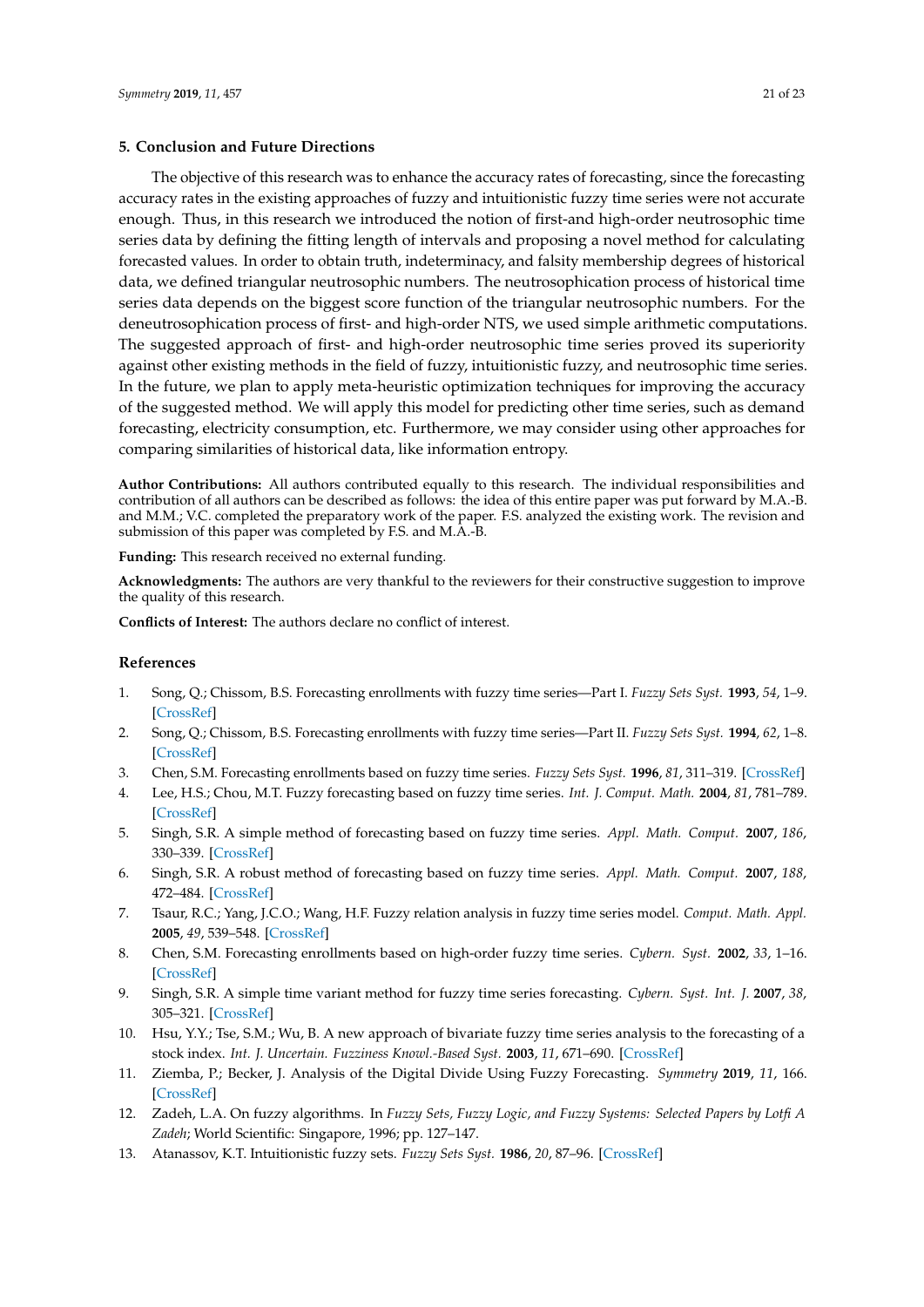- <span id="page-21-0"></span>14. Gangwar, S.S.; Kumar, S. Probabilistic and intuitionistic fuzzy sets—Based method for fuzzy time series forecasting. *Cybern. Syst.* **2014**, *45*, 349–361. [\[CrossRef\]](http://dx.doi.org/10.1080/01969722.2014.904135)
- <span id="page-21-1"></span>15. Wang, Y.N.; Lei, Y.; Fan, X.; Wang, Y. Intuitionistic fuzzy time series forecasting model based on intuitionistic fuzzy reasoning. *Math. Prob. Eng.* **2016**, *2016*, 5035160. [\[CrossRef\]](http://dx.doi.org/10.1155/2016/5035160)
- <span id="page-21-2"></span>16. Joshi, B.P.; Kumar, S. Intuitionistic fuzzy sets based method for fuzzy time series forecasting. *Cybern. Syst.* **2012**, *43*, 34–47. [\[CrossRef\]](http://dx.doi.org/10.1080/01969722.2012.637014)
- <span id="page-21-16"></span>17. Kumar, S.; Gangwar, S.S. Intuitionistic fuzzy time series: An approach for handling non-determinism in time series forecasting. *IEEE Trans. Fuzzy Syst.* **2016**, *24*, 1270–1281. [\[CrossRef\]](http://dx.doi.org/10.1109/TFUZZ.2015.2507582)
- <span id="page-21-3"></span>18. Kumar, S.; Gangwar, S.S. A fuzzy time series forecasting method induced by intuitionistic fuzzy sets. *Int. J. Model. Simul. Sci. Comput.* **2015**, *6*, 1550041. [\[CrossRef\]](http://dx.doi.org/10.1142/S1793962315500415)
- <span id="page-21-4"></span>19. Eğrioglu, E.; Aladag, C.H.; Yolcu, U.; Dalar, A.Z. A hybrid high order fuzzy time series forecasting approach based on PSO and ANNS methods. *Am. J. Intell. Syst.* **2016**, *6*, 22–29.
- <span id="page-21-5"></span>20. Cai, Q.; Zhang, D.; Wu, B.; Leung, S.C. A novel stock forecasting model based on fuzzy time series and genetic algorithm. *Procedia Comput. Sci.* **2013**, *18*, 1155–1162. [\[CrossRef\]](http://dx.doi.org/10.1016/j.procs.2013.05.281)
- <span id="page-21-6"></span>21. Huang, Y.L.; Horng, S.J.; He, M.; Fan, P.; Kao, T.W.; Khan, M.K.; Kuo, I.H. A hybrid forecasting model for enrollments based on aggregated fuzzy time series and particle swarm optimization. *Expert Syst. Appl.* **2011**, *38*, 8014–8023. [\[CrossRef\]](http://dx.doi.org/10.1016/j.eswa.2010.12.127)
- <span id="page-21-7"></span>22. Bisht, K.; Kumar, S. Fuzzy time series forecasting method based on hesitant fuzzy sets. *Expert Syst. Appl.* **2016**, *64*, 557–568. [\[CrossRef\]](http://dx.doi.org/10.1016/j.eswa.2016.07.044)
- <span id="page-21-8"></span>23. Bahrami, B.; Shafiee, M. Fuzzy descriptor models for earthquake time prediction using seismic time series. *Int. J. Uncertain. Fuzziness Knowl.-Based Syst.* **2015**, *23*, 505–519. [\[CrossRef\]](http://dx.doi.org/10.1142/S0218488515500221)
- <span id="page-21-9"></span>24. Wang, Y.; Lei, Y.; Wang, Y.; Zheng, K. A heuristic adaptive-order intuitionistic fuzzy time series forecasting model. *J. Electron. Inf. Technol.* **2016**, *38*, 2795–2802.
- <span id="page-21-10"></span>25. Abhishekh, S.S.G.; Singh, S.R. A refined weighted method for forecasting based on type 2 fuzzy time series. *Int. J. Model. Simul.* **2018**, *38*, 180–188. [\[CrossRef\]](http://dx.doi.org/10.1080/02286203.2017.1408948)
- <span id="page-21-11"></span>26. Abhishekh, S.S.G.; Singh, S.R. A score function-based method of forecasting using intuitionistic fuzzy time series. *New Math. Nat. Comput.* **2018**, *14*, 91–111. [\[CrossRef\]](http://dx.doi.org/10.1142/S1793005718500072)
- <span id="page-21-12"></span>27. Abhishekh, S.K. A computational method for rice production forecasting based on high-order fuzzy time series. *Int. J. Fuzzy Math. Arch.* **2017**, *13*, 145–157.
- <span id="page-21-13"></span>28. Abdel-Basset, M.; Mohamed, M.; Chang, V. NMCDA: A framework for evaluating cloud computing services. *Future Gener. Comput. Syst.* **2018**, *86*, 12–29. [\[CrossRef\]](http://dx.doi.org/10.1016/j.future.2018.03.014)
- <span id="page-21-14"></span>29. Smarandache, F. A Unifying Field in Logics: Neutrosophic Logic. In *Neutrosophy, Neutrosophic Set, Neutrosophic Probability*, 3rd ed.; American Research Press: Rehoboth, DE, USA, 1999; Volume 8, pp. 489–503.
- <span id="page-21-15"></span>30. Abdel-Basset, M.; Mohamed, M. The role of single valued neutrosophic sets and rough sets in smart city: Imperfect and incomplete information systems. *Measurement* **2018**, *124*, 47–55. [\[CrossRef\]](http://dx.doi.org/10.1016/j.measurement.2018.04.001)
- 31. Abdel-Basset, M.; Mohamed, M.; Smarandache, F.; Chang, V. Neutrosophic Association Rule Mining Algorithm for Big Data Analysis. *Symmetry* **2018**, *10*, 106. [\[CrossRef\]](http://dx.doi.org/10.3390/sym10040106)
- 32. Abdel-Basset, M.; Mohamed, M.; Zhou, Y.; Hezam, I. Multi-criteria group decision making based on neutrosophic analytic hierarchy process. *J. Intell. Fuzzy Syst.* **2017**, *33*, 4055–4066. [\[CrossRef\]](http://dx.doi.org/10.3233/JIFS-17981)
- 33. Abdel-Basset, M.; Gunasekaran, M.; Mohamed, M.; Smarandache, F. A novel method for solving the fully neutrosophic linear programming problems. *Neural Comput. Appl.* **2018**, 1–11. [\[CrossRef\]](http://dx.doi.org/10.1007/s00521-018-3404-6)
- 34. Abdel-Basset, M.; Mohamed, M.; Sangaiah, A.K. Neutrosophic AHP-Delphi Group decision making model based on trapezoidal neutrosophic numbers. *J. Ambient Intell. Hum. Comput.* **2018**, *9*, 1427–1443. [\[CrossRef\]](http://dx.doi.org/10.1007/s12652-017-0548-7)
- 35. Abdel-Basset, M.; Mohamed, M.; Hussien, A.N.; Sangaiah, A.K. A novel group decision-making model based on triangular neutrosophic numbers. *Soft Comput.* **2018**, *22*, 6629–6643. [\[CrossRef\]](http://dx.doi.org/10.1007/s00500-017-2758-5)
- 36. Abdel-Basset, M.; Zhou, Y.; Mohamed, M.; Chang, V. A group decision making framework based on neutrosophic VIKOR approach for e-government website evaluation. *J. Intell. Fuzzy Syst.* **2018**, *34*, 4213–4224. [\[CrossRef\]](http://dx.doi.org/10.3233/JIFS-171952)
- 37. Abdel-Basset, M.; Gunasekaran, M.; Mohamed, M.; Chilamkurti, N. Three-way decisions based on neutrosophic sets and AHP-QFD framework for supplier selection problem. *Futur. Gener. Comput. Syst.* **2018**, *89*, 19–30. [\[CrossRef\]](http://dx.doi.org/10.1016/j.future.2018.06.024)
- 38. Mohamed, M.; Abdel-Baset, M.; Smarandache, F.; Zhou, Y. *A Critical Path Problem in Neutrosophic Environment*; Infinite Study: El Segundo, CA, USA, 2017.